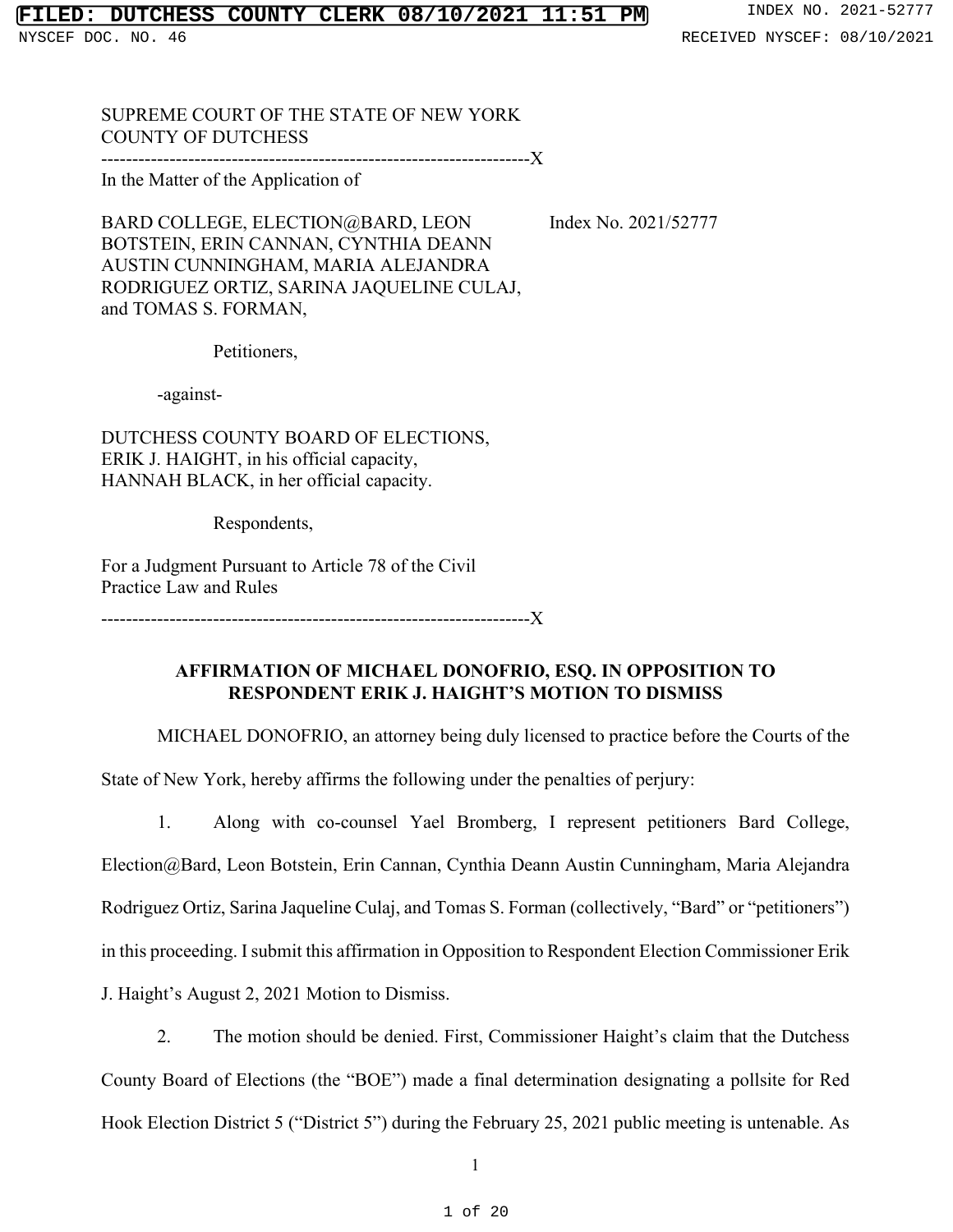a result, his statute of limitations argument, and his contention that Count II fails to state a claim, both founder. His attack on Count I is also unavailing: The petitioners have articulated burdens of constitutional dimension and CPLR  $\S$  1012 and Executive Law  $\S$  71(3) are inapplicable. Finally, his arguments regarding Counts III and IV miss the mark, as the relevant statutes contain mandatory instructions designed to benefit voters. Petitioners respectfully request that the Court deny Commissioner Haight's motion in its entirety.

### **FACTUAL BACKGROUND**

#### **The BOE Did Not Designate A District 5 Pollsite At Its February 25, 2021 Public Meeting.**

3. The story of the 2021 designation process actually begins in 2020, with a procedurally irregular November 30, 2020 BOE resolution that purported to designate 2021 pollsites, including Bard's Fisher Performing Arts Center (the "PAC") for District 5. See Doc. No. 19; Doc. No. 30 at ¶ 3. Commissioner Black, who took office on January 1, 2021, sued Commissioner Haight on February 1, 2021 alleging that the resolution was adopted without a public meeting or any notice to the public, and that doing so intruded on her statutory authority to designate 2021 pollsites. See Black v. Haight, et al., Docket No. 2021-50401, Verified Petition, ¶¶ 17-19. A true and correct copy is attached hereto as Exhibit 1. Commissioner Haight's affidavit does not contest or question those allegations.

4. To resolve that litigation, Commissioner Haight agreed to rescind the November 2020 resolution. Commissioners Black and Haight then adopted a February 8, 2021 resolution doing so and setting a February 25, 2021 public meeting. See Doc No. 20.

5. Bard submitted a letter to the BOE on February 19, requesting that the Bertelsmann Campus Center ("Campus Center") be designated as District 5's polling place for 2021, noting that the Campus Center had successfully hosted a District 5 polling location for the 2020 general election and is the most appropriate polling location at Bard to serve as a polling location, far superior to the PAC (the building purportedly designated by the November resolution). See Doc No. 9 & Affidavit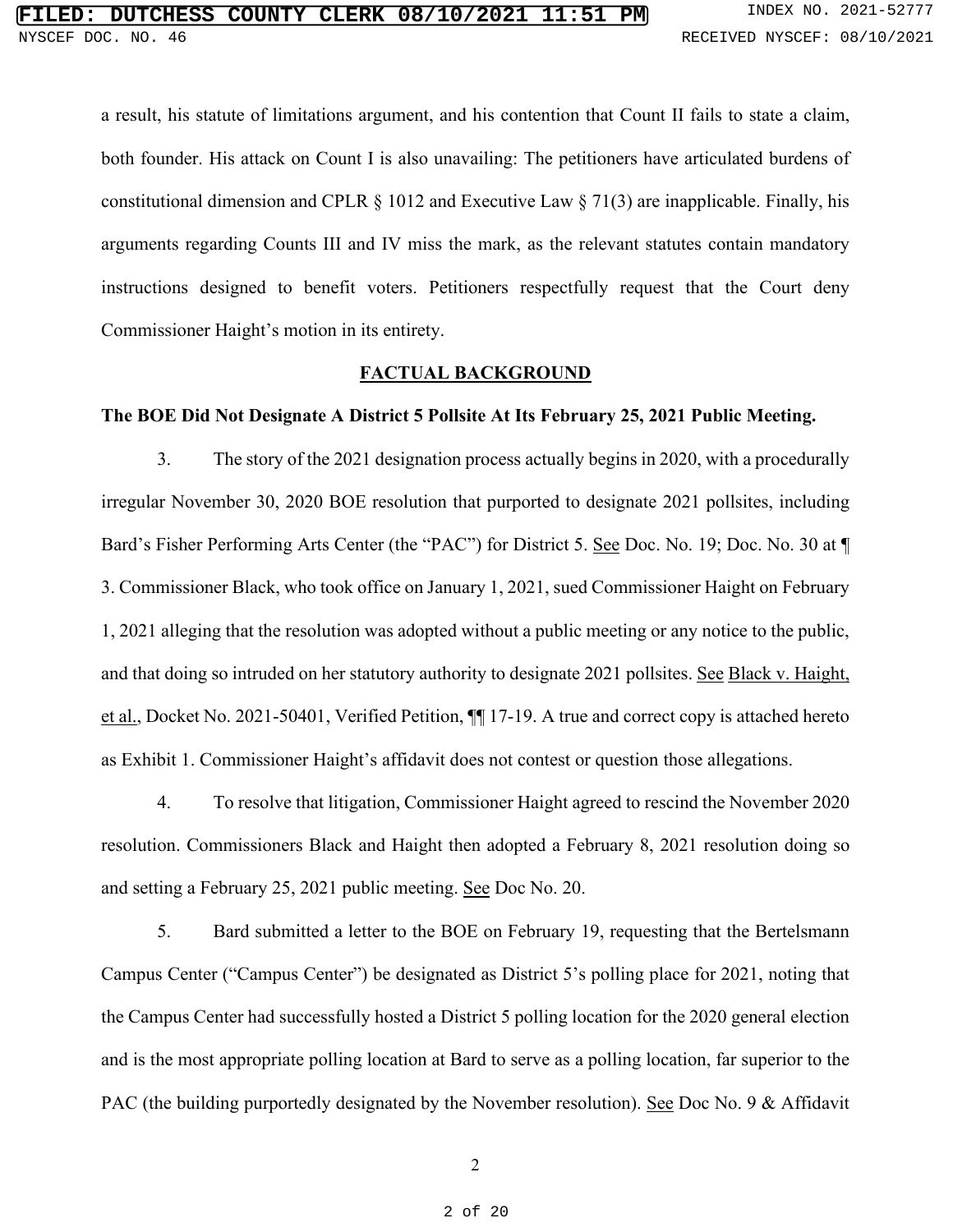of Jonathan Becker, ¶ 4 ("Becker Aff."). Bard never received a response to that letter.

6. The February 25 meeting was not adequately publicized. For approximately three days prior to the meeting, Jonathan Becker, Bard's Executive Vice President and Vice President for Academic Affairs and the Director of Bard's Center for Civic Engagement, tried to find information about the time and means by which the public could participate. He was unable to find that information on the BOE website or elsewhere. On February 24, 2021, he called the BOE and spoke to a staff member named "Amy" who was unaware of the meeting and could not find any information about it on the BOE website. On February 24, 2021, he emailed both BOE Commissioners, asking for that information. Commissioner Black responded with meeting access information. Commissioner Haight did not respond. Becker Aff. ¶ 3.<sup>[1](#page-2-0)</sup>

7. Dr. Becker attended the February 25, 2021 meeting, which was conducted via Microsoft Teams. The Teams meeting was configured so that the two Commissioners were on video and able to speak to each other. Dr. Becker and, to the best of his knowledge, all other attendees could only observe passively. He could not submit public comment or otherwise interact, either by voice or the Teams chat feature. Id. ¶ 5.

8. The Teams video and audio feed of the meeting was recorded.<sup>[2](#page-2-1)</sup> Respondent Commissioner Hannah Black has filed a copy of this video on a physical medium as part of her filing of today's date in opposition to Commissioner Haight's motion dismiss. See Doc. No. 43.

9. On the video, the Commissioners' discussion of District 5 begins at approximately 15:07 and concludes at approximately 21:10. Commissioner Haight began by making a motion "to utilize the Richard B. Fisher Center for the Performing Arts at 60 Manor Avenue and no other changes to Red Hook." Commissioner Black responded (15:25) "I am not going to second that," referred to

<span id="page-2-0"></span><sup>&</sup>lt;sup>1</sup> Commissioner Haight's affidavit states that "[p]rior to the meeting, the Board notified" two area newspapers by email, but does not explain what information it passed along, nor whether the newspapers posted information about the meeting (or did anything at all) in response. Doc. No. 30, ¶ 6.

<span id="page-2-1"></span><sup>&</sup>lt;sup>2</sup> The recording is publicly available at the Election  $@$  Bard websit[e here.](https://www.youtube.com/watch?app=desktop&v=v8lZDH1Yg1k&t=2s)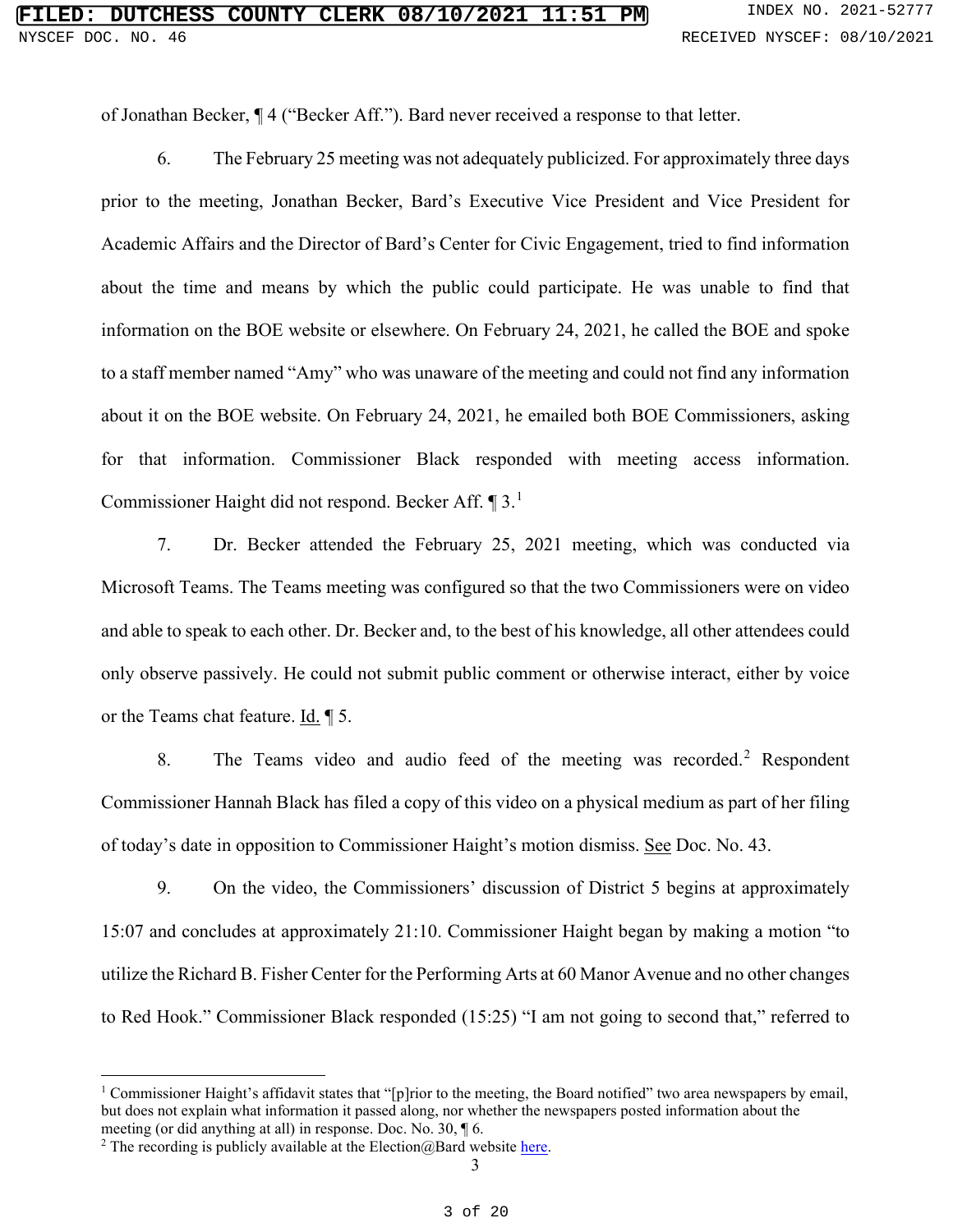Bard's February 19 letter "as to why the main Campus Center is better," and then made a motion for District 5's pollsite "being in the main Campus Center where it was in 2020." Commissioner Black then recited from Bard's letter various reasons supporting the Campus Center and explaining why the PAC was not an appropriate polling location.

10. Commissioner Haight responded (16:35) by stating his disagreement, concluding that (18:00) "I'm not going to second the motion for the Campus Center, I did greatly consider it, so that motion fails." After further discussion between the Commissioners, Commissioner Haight repeated (19:25) "so that motion [Commissioner Black's motion] fails and we default back to St. John's Episcopal Church. Are there any other changes to Red Hook?" After some back-and-forth, the District 5 discussion concluded [21:11]. As evidenced by the video, at no time during the February 25 meeting did Commissioners Haight and Black agree on a District 5 pollsite.

11. Commissioner Haight's statement about the District 5 pollsite "defaulting back" to the Church alone in light of the Commissioners' failure to reach an agreement made no sense to Dr. Becker, because this Court's 2020 orders had resulted in the designation of the Campus Center as a District 5 polling location in addition to the Church. Becker Aff. ¶ 6. Dr. Becker understood Commissioner Haight's statement as nothing more than Commissioner Haight's own interpretation of the Commissioners' failure to agree, not as a definitive, final action by the BOE designating a District 5 pollsite. Id.

## **Bard Repeated Its Request That the BOE Designate the Campus Center After the February 25 Meeting and Before the March 15 Statutory Deadline.**

12. Following the February 25 meeting, Dr. Becker submitted a second letter to the BOE on March 12, 2021.<sup>[3](#page-3-0)</sup> Doc. No. 11. The letter sought to correct "several inaccurate and misleading statements" made by Commissioner Haight at the February 25 meeting. Id. at 1-3. It also "clarif[ied] certain statements that were made regarding the" PAC and reiterated "several deficiencies of the

<span id="page-3-0"></span> $3$  The date at the top of the letter contains a typographical error, and should read "March 12, 2021."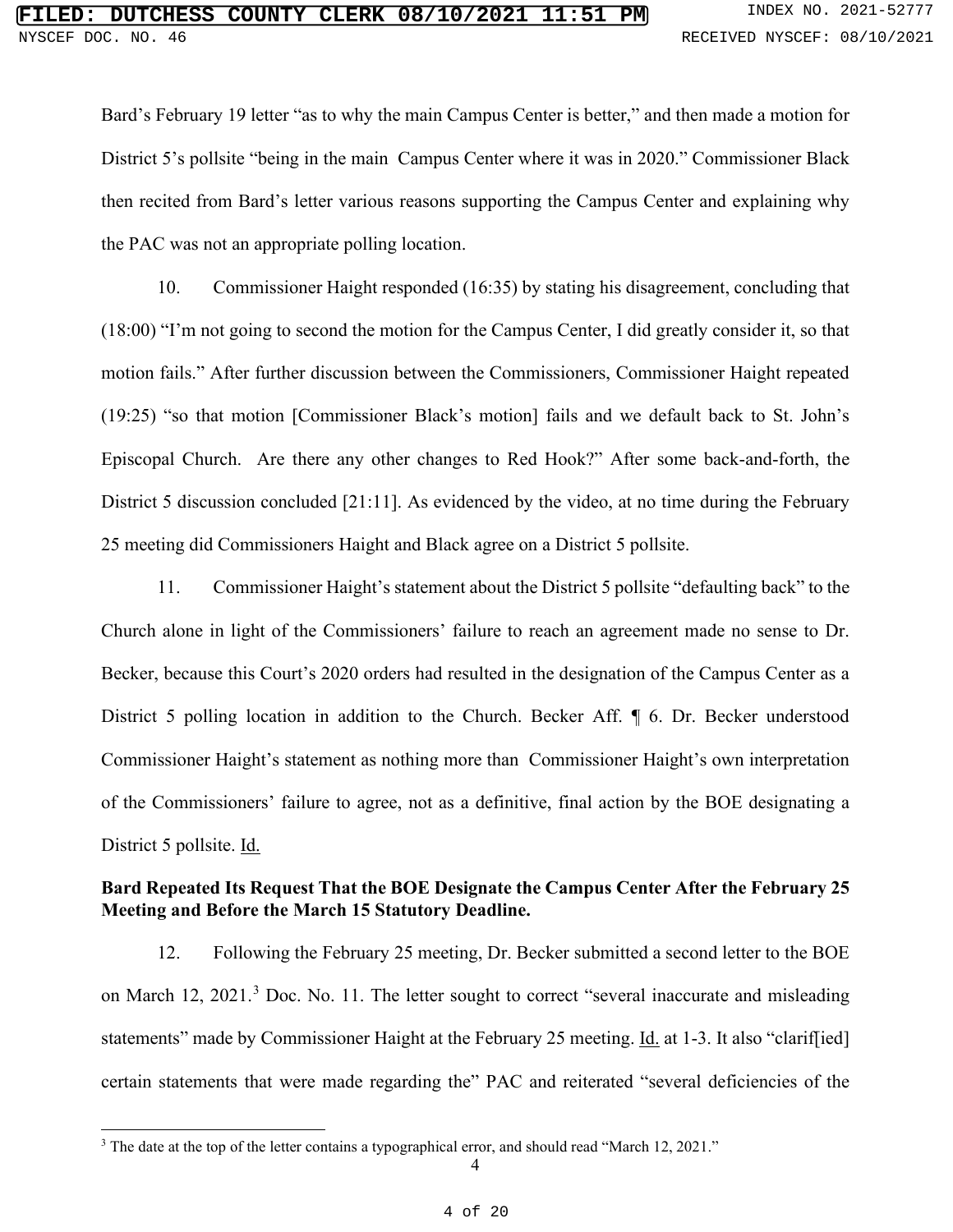Performing Arts Center and why the Campus Center is by comparison a more appropriate and voterfriendly venue."  $\underline{Id}$  at 3.

13. Dr. Becker also rejected Commissioner Haight's statement, made at the February 25 meeting "without explanation or supporting authority," that "because he and Commissioner Black could not agree to a polling place . . . the St. John's Episcopal Church . . . would return to being the sole polling location in District 5, by default." Id. Dr. Becker referenced this Court's order of October 30, 2020 as "the last legal designation of polling locations in District 5. If there is a 'default' position, it is that both the Church and the Campus Center be re-designated." Id. The letter "urges the BOE to redesignate the Campus Center as the polling site for District 5 in the Town of Red Hook, or alternatively as a polling location in addition to the Church." Id. at 4. Bard did not receive a response to the letter.

## **The BOE Took No Action Designating a District 5 Polling Location Following the February 25, 2021 Meeting.**

14. To this date, the petitioners are unaware of any action taken by the BOE to designate a District 5 polling place after the February 25 ended in a stalemate. Tellingly, the BOE has not issued a written resolution memorializing a District 5 designation—in contrast to its recent practice.

15. As mentioned above, Commissioner Haight and then-Commissioner Soto issued a document, signed by both of them, entitled "Resolution Number 01-2021: Designating Poll Sites for 2021" on November 30, 2020, stating: "Resolved, the Dutchess County Board of Elections designates the attached list of polling places for 2021." Doc. No. 19. When the BOE rescinded that resolution to resolve Commissioner Black's lawsuit against Commissioner Haight, it issued Resolution Number 05-2021, signed by both Commissioners. Doc. No. 20.

16. Finally, when the BOE initially designated polling locations for 2020, it did so in "Resolution Number 07-2020: Designating Poll Sites for 2020," dated March 13, 2020 and signed by Commissioner Haight and then-Commissioner Soto. See BOE Resolution No. 07-2020 (Mar. 13,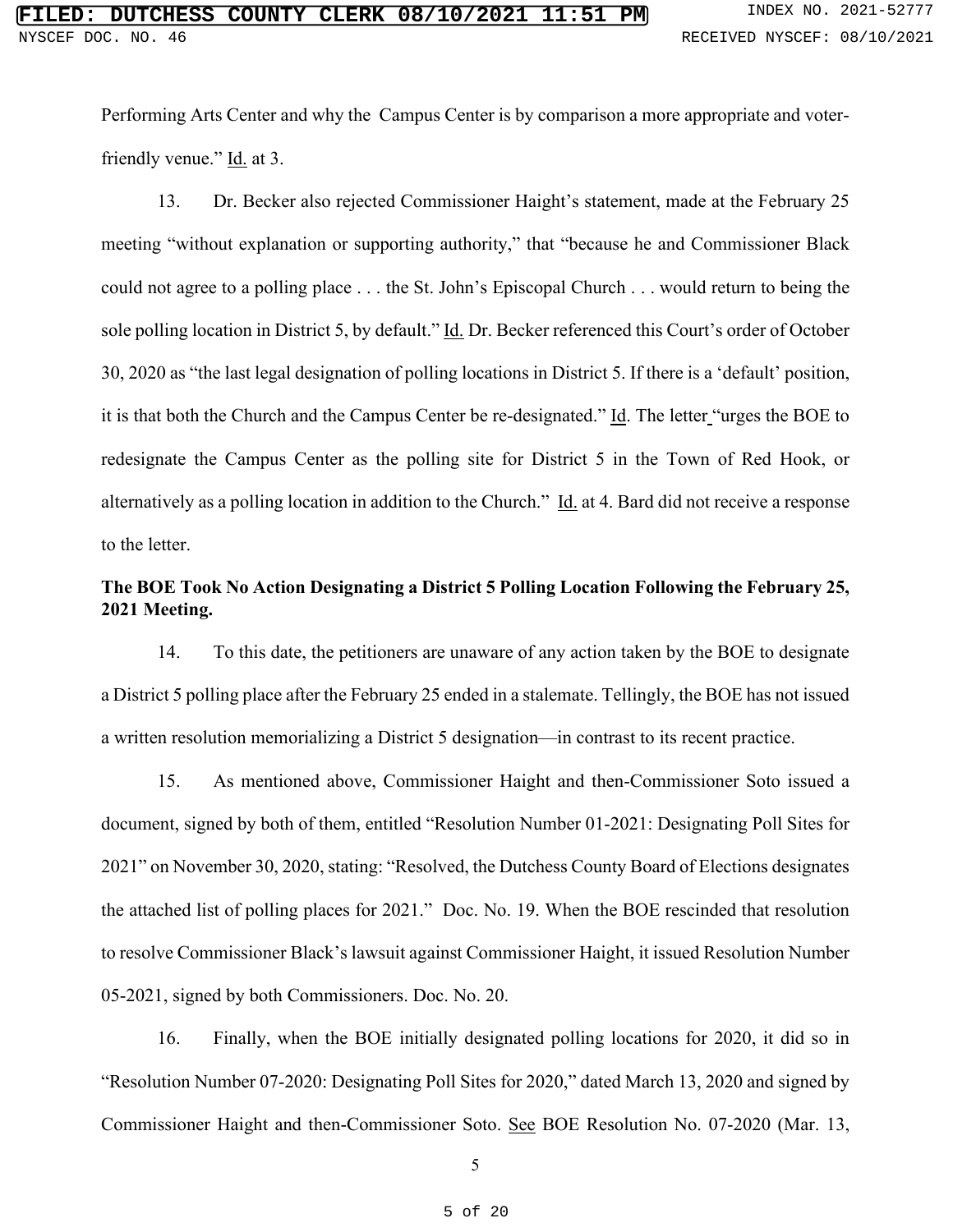2020) at 1. A true and correct copy is attached hereto as Exhibit 2. That designation was superseded by this Court's order of October 30, 2020. Doc. No. 6.

17. Such Resolutions, in writing and signed by both Commissioners, serve the public interest by creating a clear public record of the BOE's actions. They signal that the BOE has made a final, binding action or decision. That signal is absent in this case.

### **Believing the Designation Process Was Not Yet Complete, Bard Continued to Press Its Position and Advocate for the Campus Center as a District 5 Pollsite.**

18. Dr. Becker wrote a third letter to the BOE on Bard's behalf, dated April 1, 2021, "a follow up note to my letter of March 12 now that the March 15 deadline for designating polling locations has passed without any explicit designation by the Board of Elections of which we are aware." Doc No. 22 at 1.

19. Dr. Becker reiterated that any "default" position would require redesignating both the Campus Center and the Church, quoting this Court's October 30, 2020 Order. The letter also "note[d] that, consistent with this Order, the Board of Elections' website continues to (correctly) identify both the Bertelsmann Campus Center and the Church as polling locations for District 5 after the March 15 deadline." Id. The BOE did not respond.

20. Dr. Becker penned a fourth letter to the BOE, dated April 30, 2021. Doc. No. 21. He began by expressing his frustration that "[o]ver the last three months, I have written to you repeatedly," referencing his letters of February 19, March 12 and April 1, but had "received no response from the Board." Id. at 1. He also reiterated Bard's view that the designation process remained open, and Bard's concern about the outcome. Id.

21. Dr. Becker also noted that sometime in the latter part of March or early-mid April of 2021, the BOE sent postcards to all registered Dutchess County voters. Id. at 1-2; Doc. No. 23; Doc. No. 30, ¶ 17. The language of the postcards, however, was confusing for District 5 voters. In one place, the postcard says: "YOUR POLLING PLACE HAS BEEN CHANGED. YOU NOW VOTE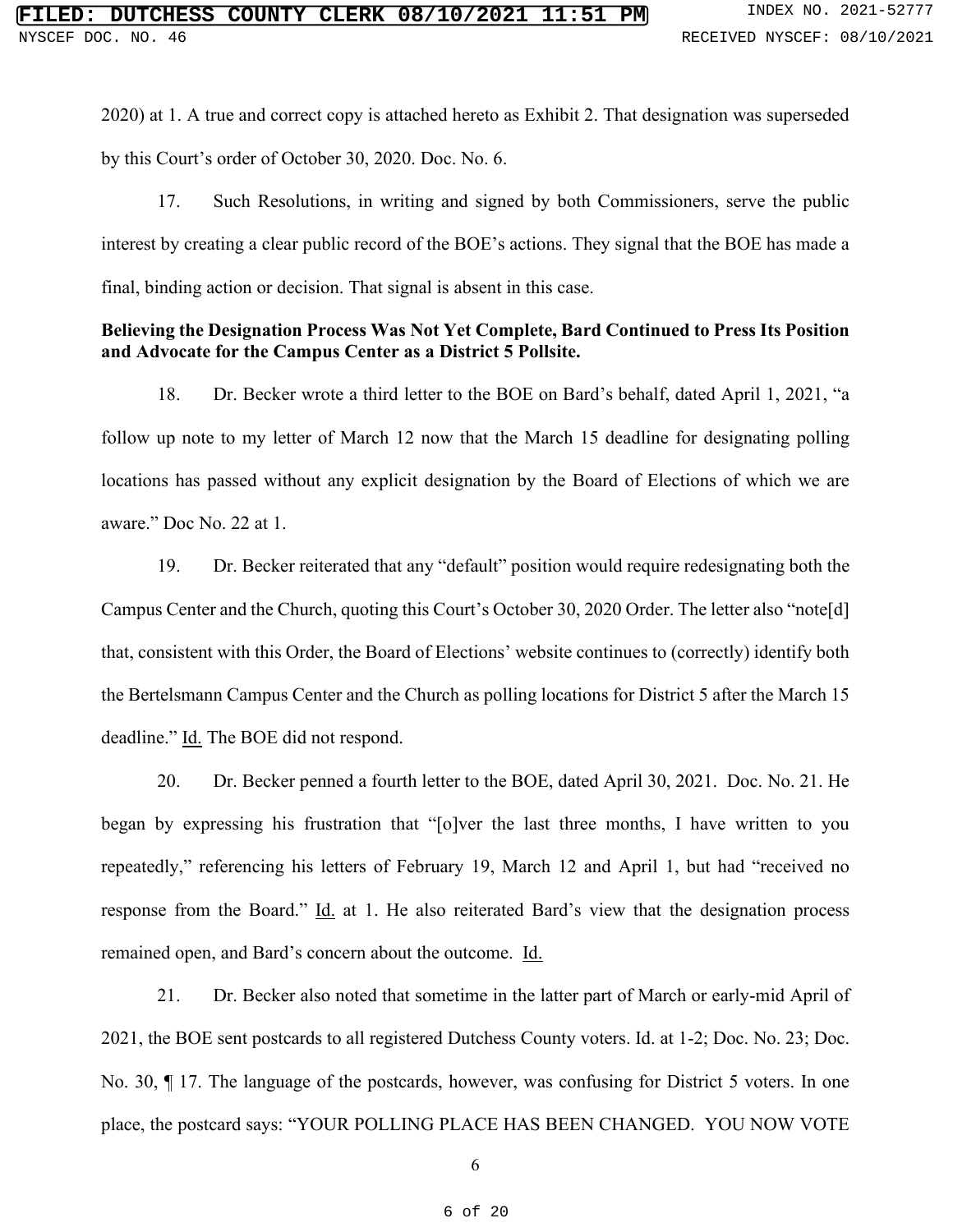AT: St. John's Episcopal Church…." As set forth above, the BOE had not taken any action to change the District 5 polling locations from those established by this Court's October 30, 2021 Order, which included the Campus Center.

22. Elsewhere the postcard says: "ATTENTION VOTER: If you still reside at the above address, you may *continue* to vote at the accessible polling place shown on this card." (Emphasis added). Therefore, a District 5 voter who voted at the Campus Center on November 3, 2020 might reasonably have been confused by the language that she or he could "continue" to vote at a location other than the location she or he voted at in the most recent election.

23. Finally, Commissioner Haight admits that until "[s]hortly before the June 22, 2021 primary election . . . the list of 2020 polling places was still up on the Board's website," Doc. No. 30, ¶ 18, confirming petitioners' allegations, Doc. No. 1, ¶ 87. In other words, for almost four months after the February 25 meeting, the BOE was telling anyone consulting its website that both the Church and the Campus Center were still District 5's pollsites—further undermining Commissioner Haight's claim that the unresolved discussion on February 25 constituted a final, binding designation of the Church alone.

24. These postcards also were "incorrect and misleading to refer to the Church as an 'accessible polling place,'" for reasons explained in Dr. Becker's earlier letters. Id. at 2. The letter then provided a detailed description of the BOE's derelictions regarding Americans With Disabilities Act issues pertinent to a District 5 polling location. It concluded by acknowledging the efforts to overcome long-standing barriers to youth voting that Bard students "have had to pursue (successfully) over several decades." Id. at 7. Again, the BOE did not respond.

25. To sum up: The February 25 meeting did not include a pollsite designation, let alone a final, binding one, for District 5; and Bard had every reason to believe the District 5 designation process remained open well past the February 25 meeting (and the March 15 statutory deadline).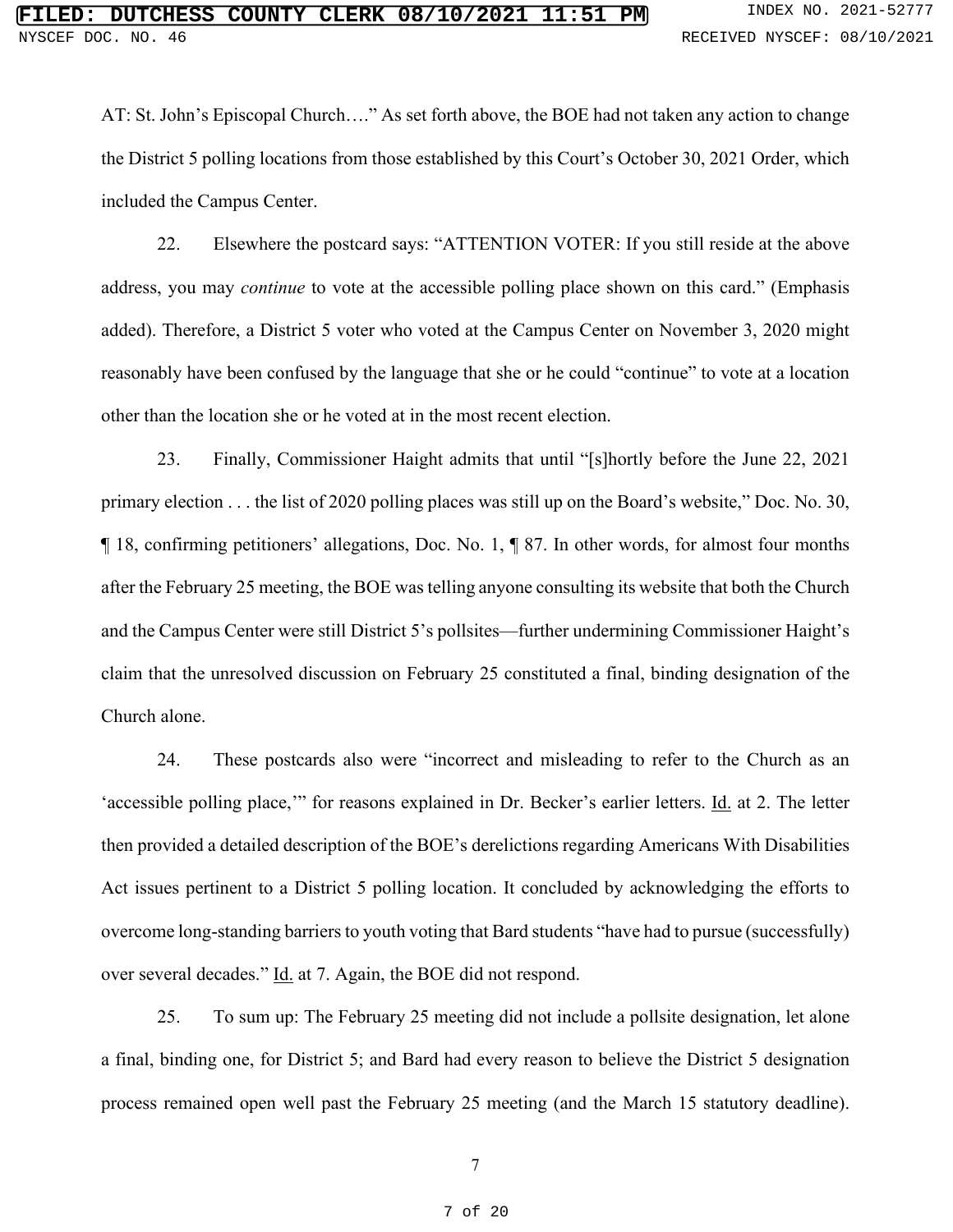Thus, as explained below, Commissioner Haight's statute of limitations argument and his attempt to dismiss Count II both fail.

# **The BOE's Conduct After The February 25 Meeting Confirms That It Did Not Designate A District 5 Pollsite.**

26. There is no evidence that the BOE adopted, let alone publicized, the meeting "minutes" document upon which Commissioner Haight's motion relies. Doc. No. 31. Nor did Bard ever receive a copy of that document prior to receiving Commissioner Haight's motion. Therefore, the "minutes" document cannot serve as a basis for Commissioner Haight's claim that Bard knew or should have known that a final, binding District 5 designation had occurred on February 25.

27. Additionally, Commissioner Haight knew from Dr. Becker's three post-February 25 letters that Bard believed there had been no designation of a District 5 polling location either at the February 25 meeting or thereafter. Doc. Nos. 11, 21 & 22. Yet he ignored those letters, and said and did nothing even to hint that the BOE believed it effected a designation on February 25 or thereafter. Not only was it entirely reasonable for Bard to believe no designation had been made—based on the disagreement between the Commissioners at the February 25 meeting and the absence of any public record of a designation, it would have been unreasonable for Bard to have believed otherwise

28. Commissioner Haight notes that Bard's communications with the BOE "expressly referenced the February 25 hearing" as somehow supporting his claim that a designation occurred at the meeting. Doc. No. 29, ¶ 27. Bard's three post-February 25 letters naturally referenced the events of February 25 because Bard was continuing to advocate for the BOE to designate the Campus Center*.* The only reasonable reading of Bard's March 12 letter—sent three days before the March 15 statutory deadline—is as part of Bard's ongoing effort to advocate for its desired outcome in an ongoing process, not as a recognition that anything definitive had occurred on February 25. See generally Doc. No. 11.

29. Bard's understanding of the designation process as remaining open well past March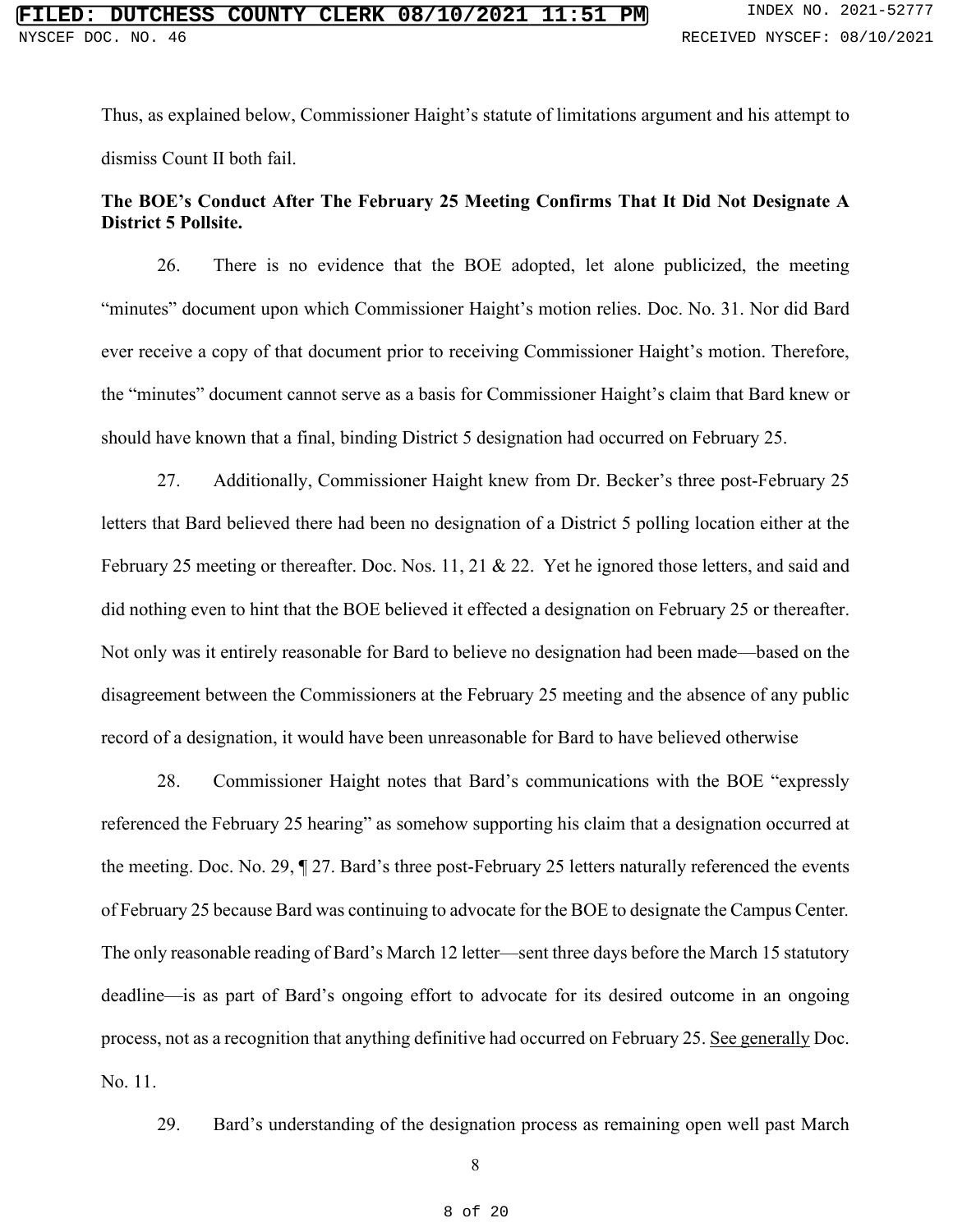15, let alone February 25, is explicit in the first line of the April 1 letter to the BOE: "I am writing a follow up note to my letter of March 12th now that the March 15 deadline for designating polling locations has passed *without any explicit designation* by the Board of Elections *of which we are aware*." Doc. No. 22 at 1 (emphasis added).

30. The April 30 letter continued to express Bard's view that the designation process remained open: "Despite all of the factors referenced in my earlier letters—including the expiration of the deadline for designating polling locations--it appears the Board is on a course to attempt to retroactively designate the Church as the sole polling location for District 5 in Red Hook for 2021. Hence, this letter." Doc. No. 21 at 1. Both April letters of course "expressly referenced" the February 25 meeting—to counter Commissioner Haight's misstatements and flawed arguments and to continue asking the BOE to designate a District 5 pollsite.

### **ARGUMENT**

## **I. Bard's Petition Was Timely Filed Because the BOE Did Not Make a Final and Binding Designation of District 5's Pollsite at or After the February 25 Meeting.**

31. Article 78 proceedings "must be commenced within four months after the determination to be reviewed becomes final and binding." CPLR  $\S$  217(1); see also DeMilio v. Borghard, 55 N.Y.2d 216, 220 (1982); Rakiecki v. State Univ. of N.Y., 31 A.D.3d 1015, 1015 (3d Dep't 2006). Agency action is not "final and binding" until the agency reaches a definitive position that may not be "significantly ameliorated by further administrative action or by steps available to the complaining party." City of N.Y. v. Grand Lafayette Props., 6 N.Y.3d 540, 548 (2006); see also Best Payphones, Inc. v. Dep't of Info. Tech. & Telecom., 5 N.Y.3d 30, 34 (2005) (statute of limitations accrued on date of letter informing petitioner it had 60 days to take action).

32. As explained in detail above, the premise of Commissioner Haight's statute of limitations argument—that the BOE rendered a final and binding designation at the February meeting—is untenable. As Commissioner Haight explains in his affidavit, and as the recording of the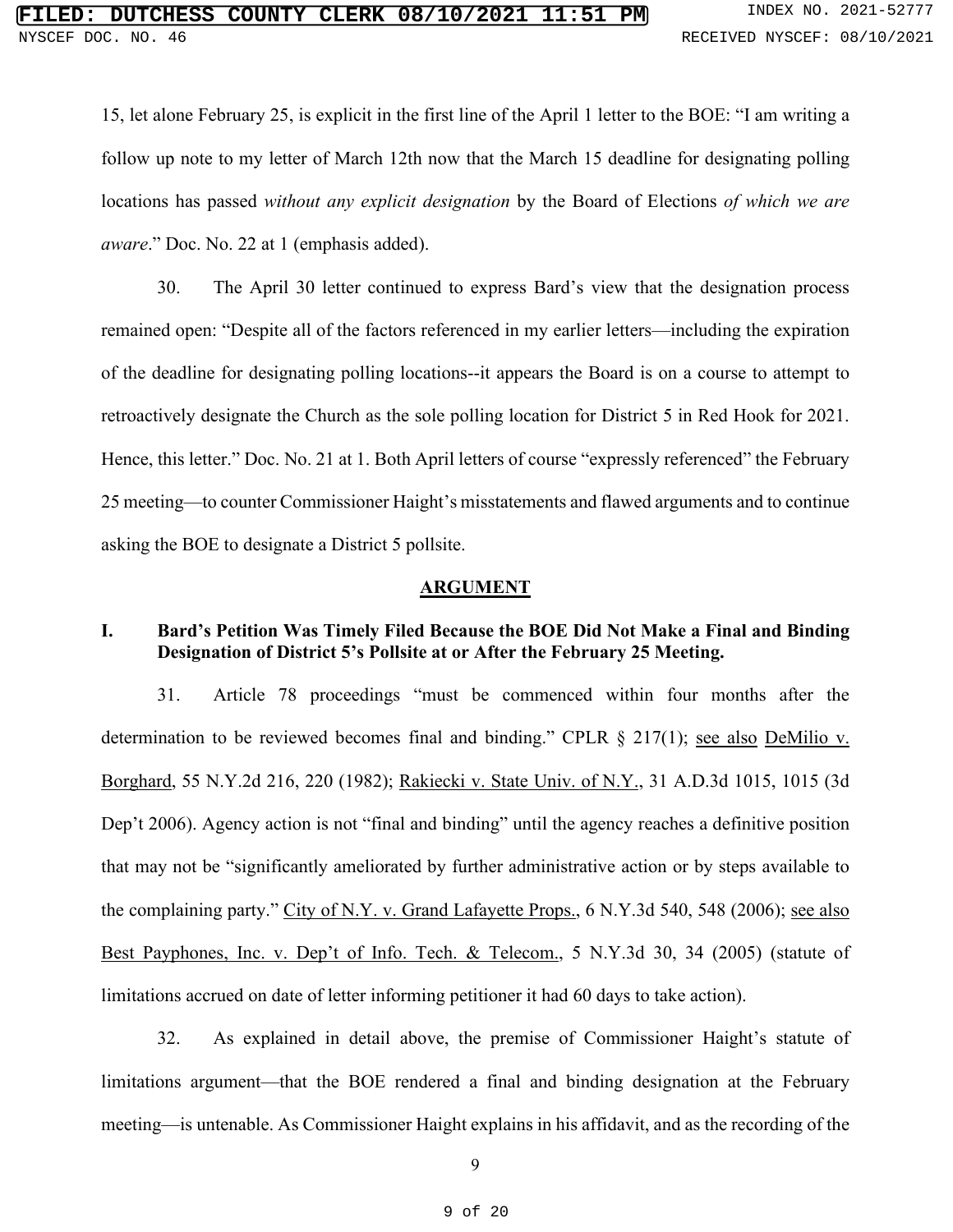meeting confirms, he and Commissioner Black reached no agreement on February 25. By statute, the BOE retained the authority to complete the designation—or even, had they agreed to a designation on February 25, to revisit it—up to and including March 15. See N.Y. Election Law  $\S$  4-104(1). Indeed, Commissioner Black told Dr. Becker after February 25 that the BOE had not designated a District 5 pollsite. Becker Aff. ¶ 8.

33. In sum, the unresolved state of the District 5 pollsite after the February 25 meeting might well have been "significantly ameliorated by further administrative action or by steps available to" Bard, or indeed any voter. Grand Lafayette Props., 6 N.Y.3d at 548. Therefore, the February 25 meeting did not result in a final and binding action necessary to trigger the limitations period.

34. Commissioner Haight tries to manufacture an agreement where none was reached on February 25 by asserting, with no supporting evidence, that "shortly after" the meeting, "the Board prepared minutes of what had transpired at the meeting. Commissioner Black reviewed the minutes and requested a couple revisions, and then she and I both approved them." Id.  $\P$  7.

35. Exhibit 1 to Commissioner Haight's affidavit is a document purportedly comprising those minutes. The document, however, lacks many standard elements public bodies often include in official meeting minutes. For example, the document is silent about: where the meeting took place; by what medium; who was present on behalf of the BOE (other than references to Commissioners Haight and Black throughout the document), other stakeholders, or the public at large; whether the BOE provided an opportunity for public comment (let alone a record of any public comment); who prepared, submitted, and approved the minutes (or even *that* they were submitted or approved). See Doc. No. 31. The document on its face lacks sufficient indicia of finality to support Commissioner Haight's claim that the District 5 designation occurred at the February 25 meeting.

36. In addition, Commissioner Haight's affidavit fails to explain when, where, how, or even whether the "minutes" document was ever made available to the public. Dr. Becker has tried to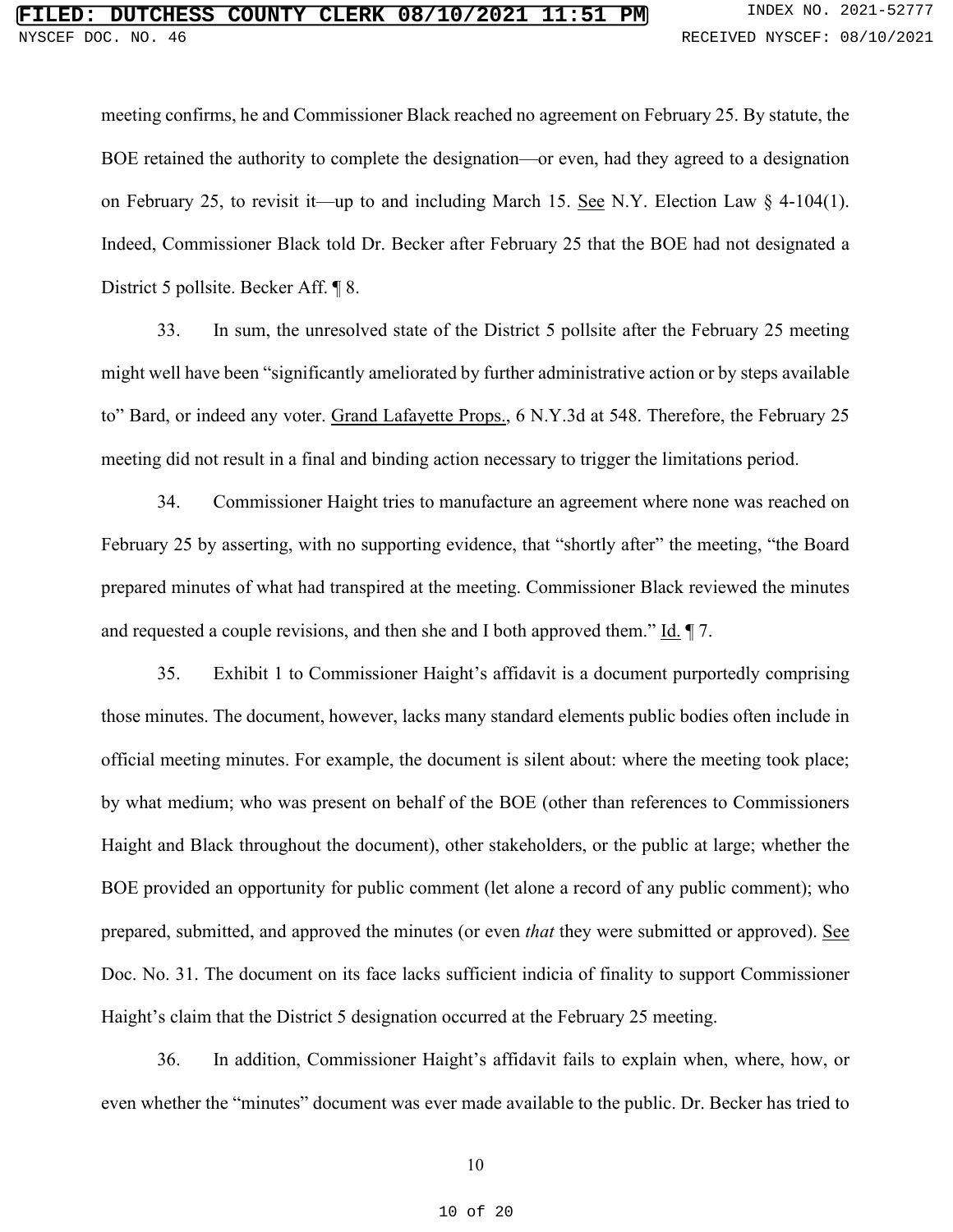locate the "minutes" document, or any other information about what occurred at the February 25 meeting, but has been unable to locate any such information on the BOE's website, including on the BOE's "Latest Board of Election News" page. Becker Aff. ¶ 10. He also searched the Poughkeepsie Journal's website, which also proved fruitless. Id.

37. If the BOE had actually designated a District 5 polling location, surely Commissioner Haight would have said so in response to at least one of Bard's four letters and offered the "minutes" document as "evidence." His silence speaks volumes.

38. Therefore, Commissioner Haight's post-hoc invocation of the "minutes" document cannot create an agreement between the two Commissioners or an otherwise final and binding designation when neither occurred at the February meeting. Moreover, he should be estopped from asserting a statute of limitations defense, to the extent he withheld the "minutes" document in the face of Bard's repeated efforts. See Davis v. Peterson, 254 A.D.2d 287 (2d Dep't 1998) (official or agency may be estopped from raising statute of limitations defense by false representations or facts concealed from petitioner); Upstate Milk Coops. v. N.Y. State Dep't of Agric. & Mkts., 101 A.D.2d 940, 941 (3d Dep't 1994) (same).

39. Additionally, Commissioner Haight's failure to respond to Bard's four letters, coupled with the conflicting information on the BOE website and in the postcards mailed to voters, created uncertainty and ambiguity that should be construed against him in determining whether the BOE took a final, binding action. See Carter v. State of N.Y., 95 N.Y.2d 267, 270 (2000) (ambiguity or uncertainty created by public body concerning when its determination becomes final and binding is resolved against it).

40. In sum, Commissioner Haight fails to establish that a final and binding determination occurred on February 25. At the earliest, Bard's claim accrued on March 16, one day after the designation deadline under New York Election Law § 4-104(1). Thus, the petition is timely.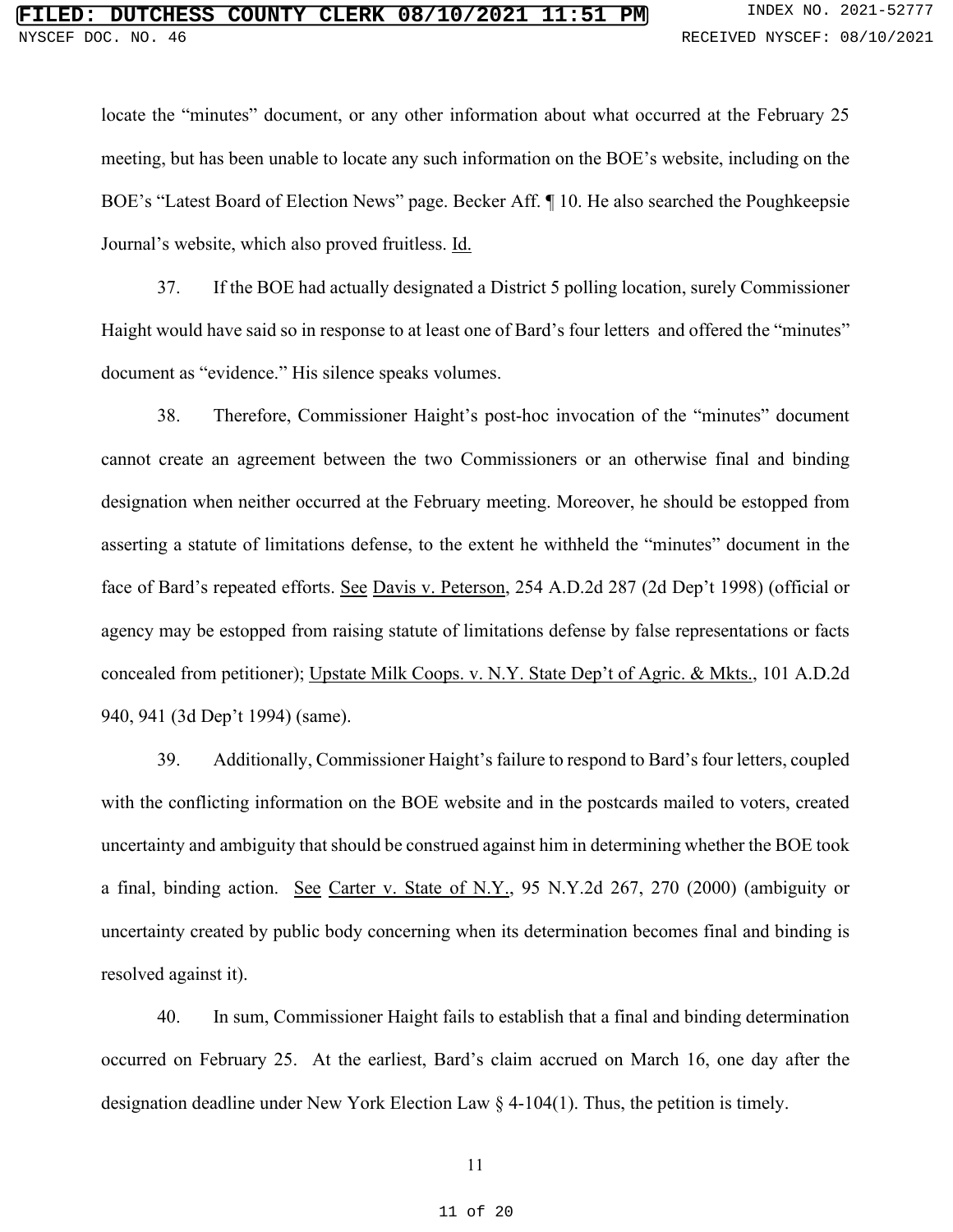### **II. Each Count in the Petition States a Valid Claim.**

41. The same familiar standards apply to Commissioner Haight's arguments that each

Count in the Petition fails to state a claim:

In deciding motions to dismiss under CPLR  $3211(a)(7)$  and  $7804(f)$ , the court must accept as true all allegations contained in the amended petition and afford the petitioner the benefit of all favorable inferences. Courts may consider extrinsic evidence outside of the pleading's four corners to help determine whether the pleading party has a cause of action, as distinguished from whether the pleading simply states a cause of action.

Madden v. Vill. of Tuxedo Park, 192 A.D.3d 802, 144 N.Y.S.3d 220, 222 (2d Dep't 2021) (citations omitted).

42. Article 78 provides for judicial review of whether an agency "determination was made in violation of lawful procedure, was affected by an error of law or was arbitrary and capricious or an abuse of discretion." CPLR § 7803(3). Thus, the applicable standard of review is whether the agency determination was arbitrary and capricious or affected by an error of law. Pell v. Bd. of Ed. Of Union Free Sch. Dist. No. 1 of Towns of Scarsdale & Mamaroneck, Westchester Cty., 34 N.Y.2d 222, 231 (1974). "Arbitrary action is without sound basis in reason and is generally taken without regard to the facts." Id. at 231; see also Scherbyn v. Wayne-Finger Lakes Bd. of Co-op. Educational Services, 77 N.Y.2d 753, 758 (1991); Poster v. Strough, 299 A.D.2d 127, 142, 752 N.Y.S. 2d 326 (2d Dep't 2002). Each of petitioners' four counts states a valid claim of under Article 78 that easily satisfies the CPLR  $\S$  3211(a)(7) standard.

### **A. Count I States A Valid Constitutional Claim.**

43. In Count I, Petitioners allege that the BOE's refusal to designate the Campus Center as a polling location, and its insistence upon attempting to designate the ADA-noncompliant St. John's Church, violates the rights of persons with disabilities, the rights of youth voters, and the rights of voters at large under the New York State Constitution Article I, Sections 1 and 2 and Article II, Section 1. Doc. No. 1, **[1]** 92-96.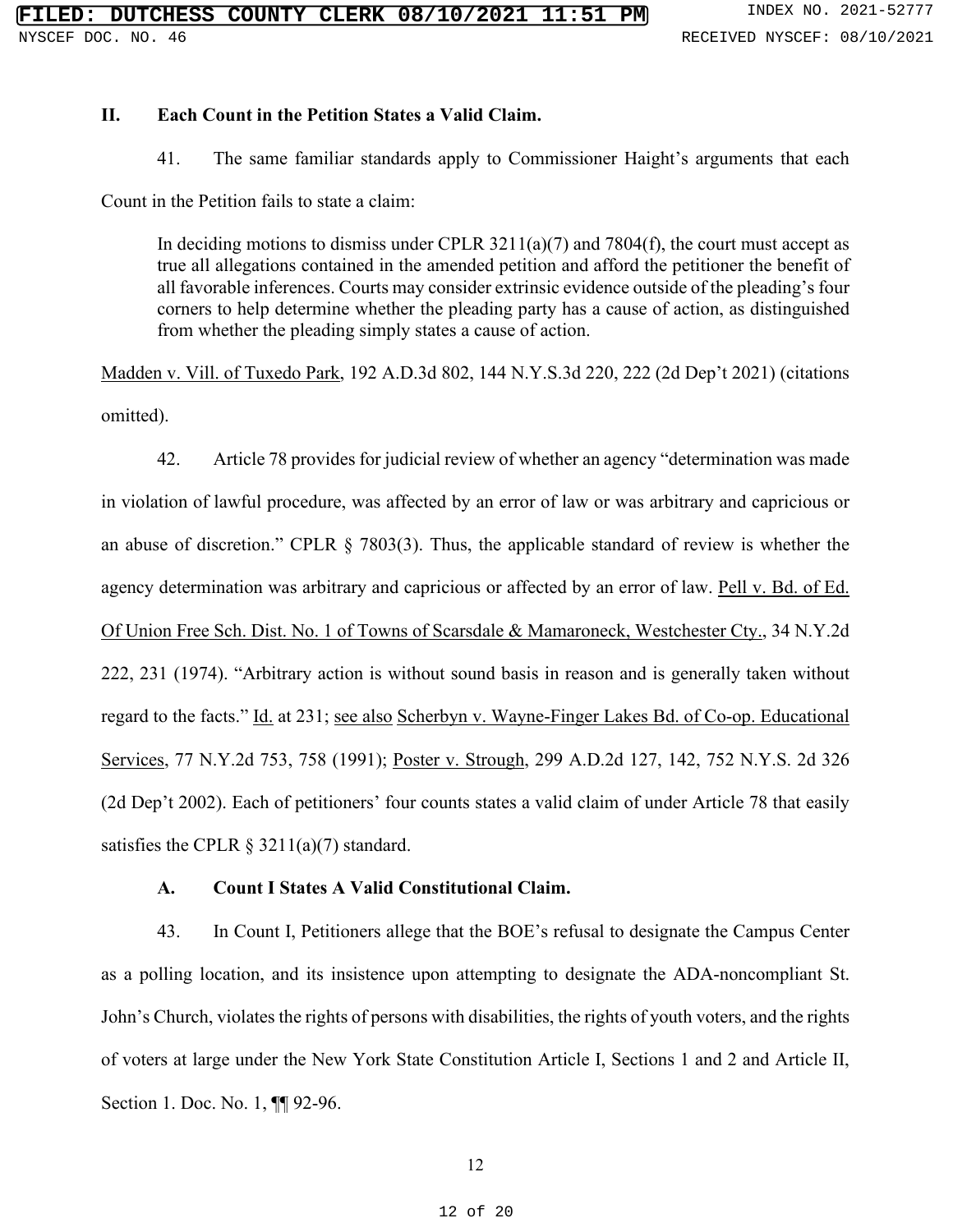44. Commissioner Haight argues that the petition "does not articulate how the Respondents' 'actions …have burdened Petitioners…[or] constructively denied the fundamental right to vote and right to equal protection.'" Doc. No. 29, ¶¶ 20, 22. To the contrary, the petition, with the exhibits it references, describes just such an abridgment of the fundamental right to vote of youth voters, persons with disabilities, and voters at large. The constitutional burden is thus clearly alleged in Petitioners' submissions.

45. When it comes to the right to vote, the State Constitution's "enactments are to be construed in the broadest spirit of securing to all citizens, possessing the necessary qualifications, the right freely to cast their ballots." Hopper v. Britt, 203 N.Y. 144, 151 (1911). Additionally, the election regulations "become unconstitutional when they unnecessarily and unfairly restrict or prejudice one class of voters and not others." Matter of Callaghan v. Voorhis, 252 N.Y. 14, 18 (1929); see also Matter of Crane v. Voorhis, 257 N.Y. 298, 304 (1931) ("Regulations and restrictions there must be, but these must apply to all alike and not create conditions which make it easy for one but difficult and confusing for another.").

46. The burden flowing from Commissioner Haight's arbitrary refusal to recognize the Campus Center as a designated District 5 polling location is evident throughout the record, and highlighted in the Petition, where numerous allegations and exhibits put Commissioner Haight on notice as to the burdens Bard alleges result from his actions. See, e.g., Doc. No. 1,  $\P$  1, 3, 38 (describing September 15, 2020 letter from St. John's Church); ¶14 (describing February 19 and March 12, 2021 letters to the BOE demonstrating why the facts are "even more compelling than before");  $\P$  52; 57; 58; 59-64; 77 (describing why the Center provides more voter accessibility as compared to the burdens experienced at the alternative locations); ¶ 81 (describing voter confusion from contradictory public messages).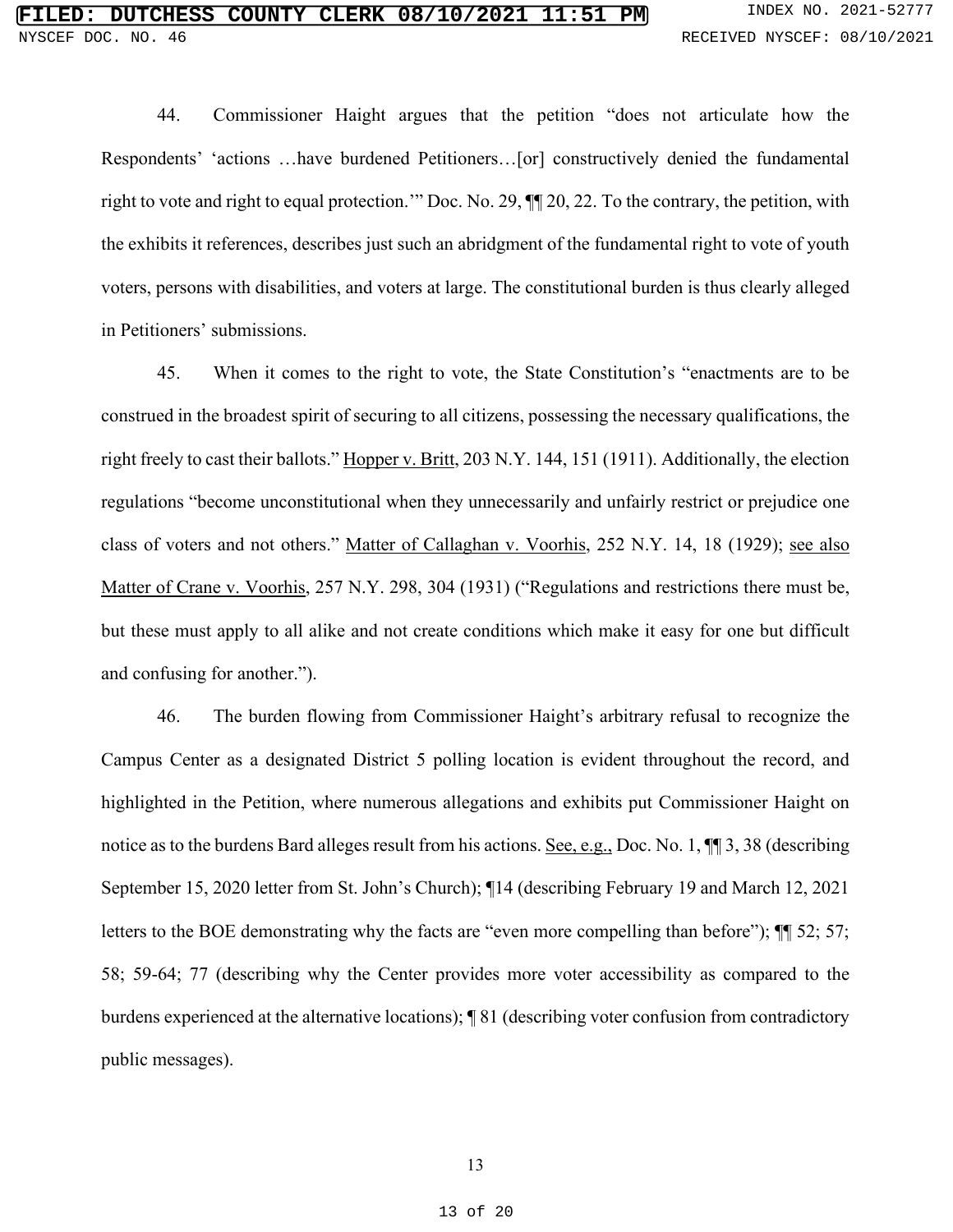47. In addition, the documents on which the petition relies were directly submitted to the BOE during the 2021 designation process—placing these issues squarely before the BOE and Commissioner Haight.

48. For example, Dr. Becker's February 19 letter makes several explicit references to how the voting rights of younger voters, persons with disabilities, and voters at large are burdened if their only pollsite option is the Church, See Doc. No. 9 at 3 (noting that youth voters "comprise 65-70% of the registered voters in District 5" and represent "the largest concentration . . . of voters of color in Red Hook" and that the Church's physical plant is not ADA compliant and presents access challenges for voters, including those with disabilities). The letter expressly connected Bard's efforts to the history of the Twenty-Sixth Amendment, noting that "Congress explicitly contemplated the unconstitutionality of forcing students to undertake special burdens such as travelling off-campus to vote," and that "[youth voters'] barriers have existed in Dutchess County, as evidenced by the lawsuits that Bard students have had to pursue (successfully) over several decades." Id. at 4.

49. The letter also referenced a 2000 bipartisan county legislative committee, including County Executive Mark Molinaro, that was asked to address the systematic denial of youth voting rights, including Bard students and others across Dutchess County, by a former BOE Commissioner. Id. at 3 ("The committee concluded unanimously that not only do students have the right to vote locally, but '[t]he Dutchess County Board of Elections should encourage the use of voting franchise among students.'"). Commissioner Haight was well aware of the letter's contents; at the February 25, 2021 meeting, he said (at 16:33): "I read the [February 19, 2021] letter from Bard, several times. I also reviewed all the documents from last year's litigation."

50. Dr. Becker's March 12 letter to the BOE made the case that disallowing the Campus Center in favor of the Church "disenfranchises voters. 65-70% of voters reside on Bard's campus, the vast majority of them youth voters and voters of color in the district. The Church is not ADA-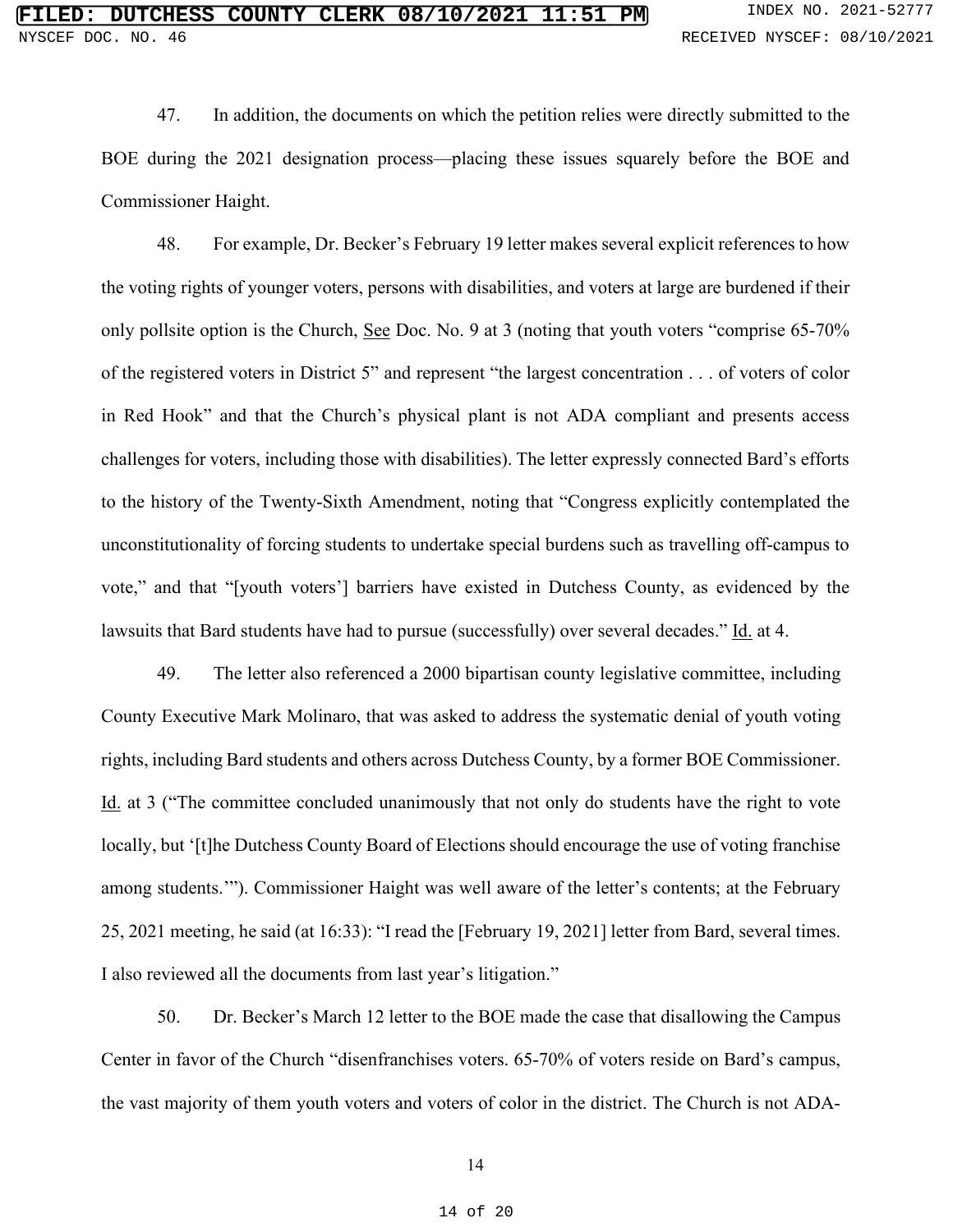# **FILESS COUNTY CLERK 08/10/2021 11:51 PM** INDEX NO. 2021-52777 DOC. NO. 46 RECEIVED NYSCEF: 08/10/2021

complaint, it is not accessible by foot, and is located on a dangerous and winding country road without sidewalks." Doc. No. 11 at 4. The letter also noted that the Church's small size forced voters to stand outside in inclement weather or line up "along a dangerous road." Id. Continuing the theme, Dr. Becker's April 30, 2021 letter to the BOE amplified Bard's concerns about voters with disabilities being forced to vote at the Church, with its non-ADA-compliant physical plant. Doc. No. 21 at 2-3. That letter, and the petition itself, highlighted a March 10, 2021 email exchange in which Commissioner Haight replied "Says who?" to an email from Commissioner Black requesting a date and time for an ADA compliance review for the Church. Id. at 3; Doc. No. 1,  $\parallel$  60.

51. Commissioner Haight's attempts to defend his hostility towards the Campus Center as a polling location instead underscore the viability of Count I: "Bard is perceived as being a leftwing school, and one of my concerns is that Republican and conservative voters will be discouraged from voting if they have to come to Bard's campus to do so." Doc. No. 30,  $\parallel$  12. <u>See also id.</u>  $\parallel$  13 ("Normally, colleges do not require their students to take down political signs from dorm room windows."). These statements—political preference masquerading as facts—speak volumes. They also fly in the face of the many ways in which Bard serves and welcomes the entire community. See Becker Aff. ¶¶ 21-22.

52. Further, they echo Commissioner Haight's 2020 affidavit, where he stated that his "interest in keeping polling sites neutral generally weighs against using college campuses as polling sites." Doc. No. 7, ¶ 20. Commissioner Haight's candid expression of those views bolster Bard's constitutional claim.

53. In sum, petitioners' specific factual allegations and exhibits belie Commissioner Haight's assertion that "the Verified Petition does not identify any constitutional claim that was before the Board of Elections." Doc. No. 29, ¶ 23.

54. The petition and the documents on which it relies provide ample notice of the specific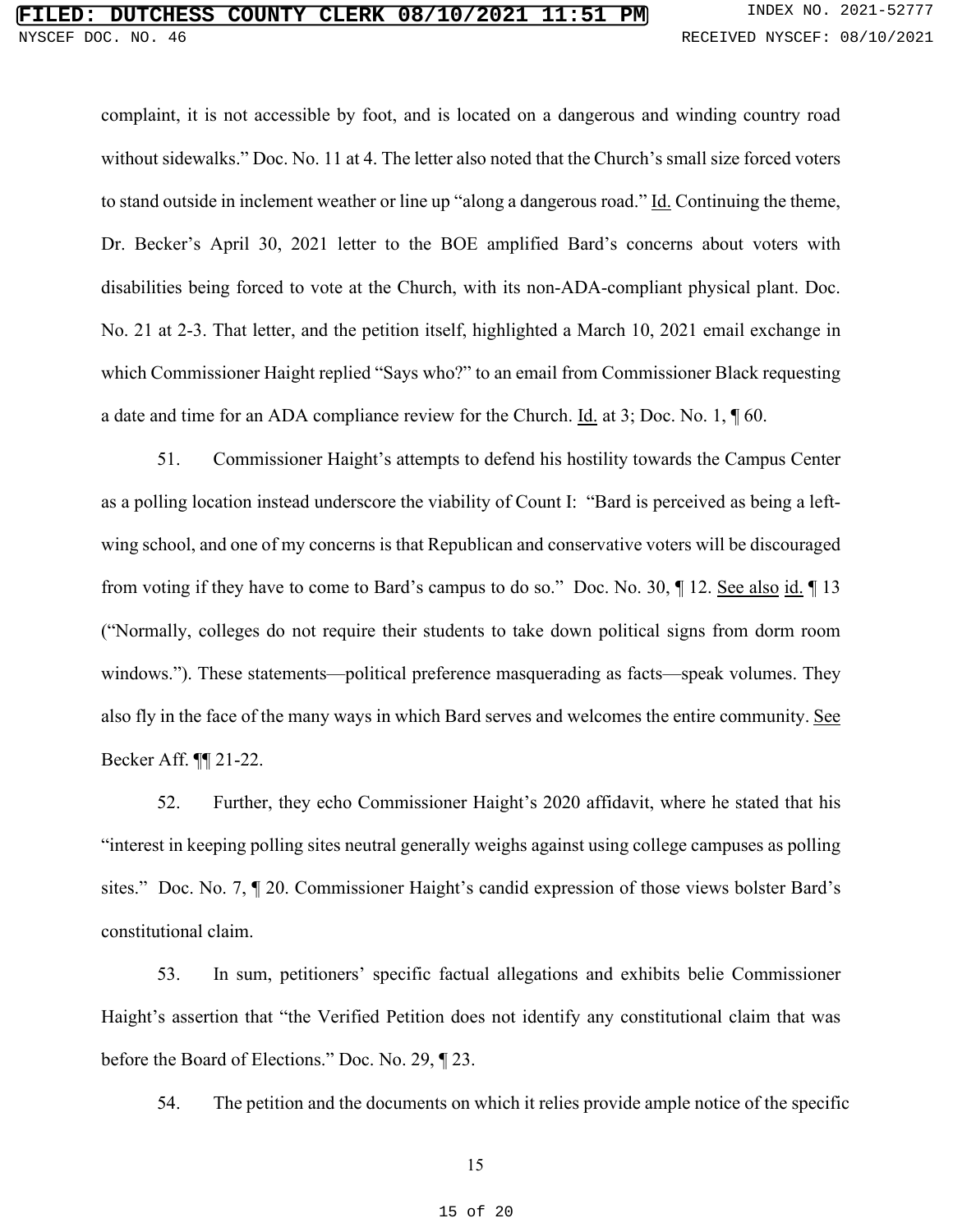burdens underlying Bard's constitutional claims, and easily satisfies the pleading standard applicable under CPLR  $\S 3211(a)(7)$ .<sup>[4](#page-15-0)</sup>

## **B. Count II States A Valid Claim Based On The BOE's Arbitrary And Capricious Failure To Designate The Campus Center As A District 5 Pollsite.**

55. As explained at length above, the BOE did not designate a District 5 pollsite on February 25. Commissioner Haight's motion can only succeed if this Court can conclude as a matter of law that a designation occurred, yet the motion fails to address, much less conclusively contradict, the many facts cited above showing that there was no designated District 5 pollsite.

56. Equally importantly, this Court's October 30, 2020 Order defines the most recent designation of District 5's pollsite. As Commissioner Haight himself explains: "[T]he practice in Dutchess County when the Commissioners have not agreed on the designation of a new polling place has been to use the *last designated polling place*." Doc. No. 30, ¶ 10 (emphasis added). This Court's October 30, 2020 Order makes clear that the "last designated polling place" for District 5 comprises two locations: Campus Center and the Church. *See* Doc. No. 6 at 1 (ordering BOE to make Campus Center available as 2020 pollsite and to "update its website to indicate that Bertelsmann Campus Center *has been designated* as an additional polling location for the Town of Red Hook Election District 5 as soon as possible" (emphasis added)). Therefore, designating the Church and the Campus Center for 2021 is the logical outcome of Commissioner Haight's description of "the practice in Dutchess County" when the two Commissioners cannot agree.

57. Commissioner Haight assented to the language in the October 30 Order. On October 23, 2020, after concluding that Commissioner Haight's sworn statements about the unworkability of

<span id="page-15-0"></span><sup>4</sup> Petitioners were not required to serve the Attorney General. CPLR § 1012 and Executive Law § 71(3) only apply"[w]hen the constitutionality of a statute of the state, or a rule and regulation adopted pursuant thereto is involved in an action to which the state is not a party."  $\underline{Id}$ . § 1012(b)(1). Here, petitioners are relying on New York Election Law provisions, not challenging them, in arguing that Commissioner Haight acted in an unconstitutional manner. The cases cited by Commissioner Haight are inapposite, as they involve claims challenging the constitutionality of various statutes. See, e.g., McGee v. Korman, 70 N.Y.2d 225, 231, 519 N.Y.S.2d 350 (1987) (constitutional challenge to N.Y. Election Law § 6-136(2)(b)); Guidarelli v. Brassard, 88 A.D.3d 1147, 1149, 931 N.Y.S.2d 428 (3d Dep't 2011) ("[P]etitioners challenge the constitutionality of Election Law  $\S$  7-104 as applied to them.").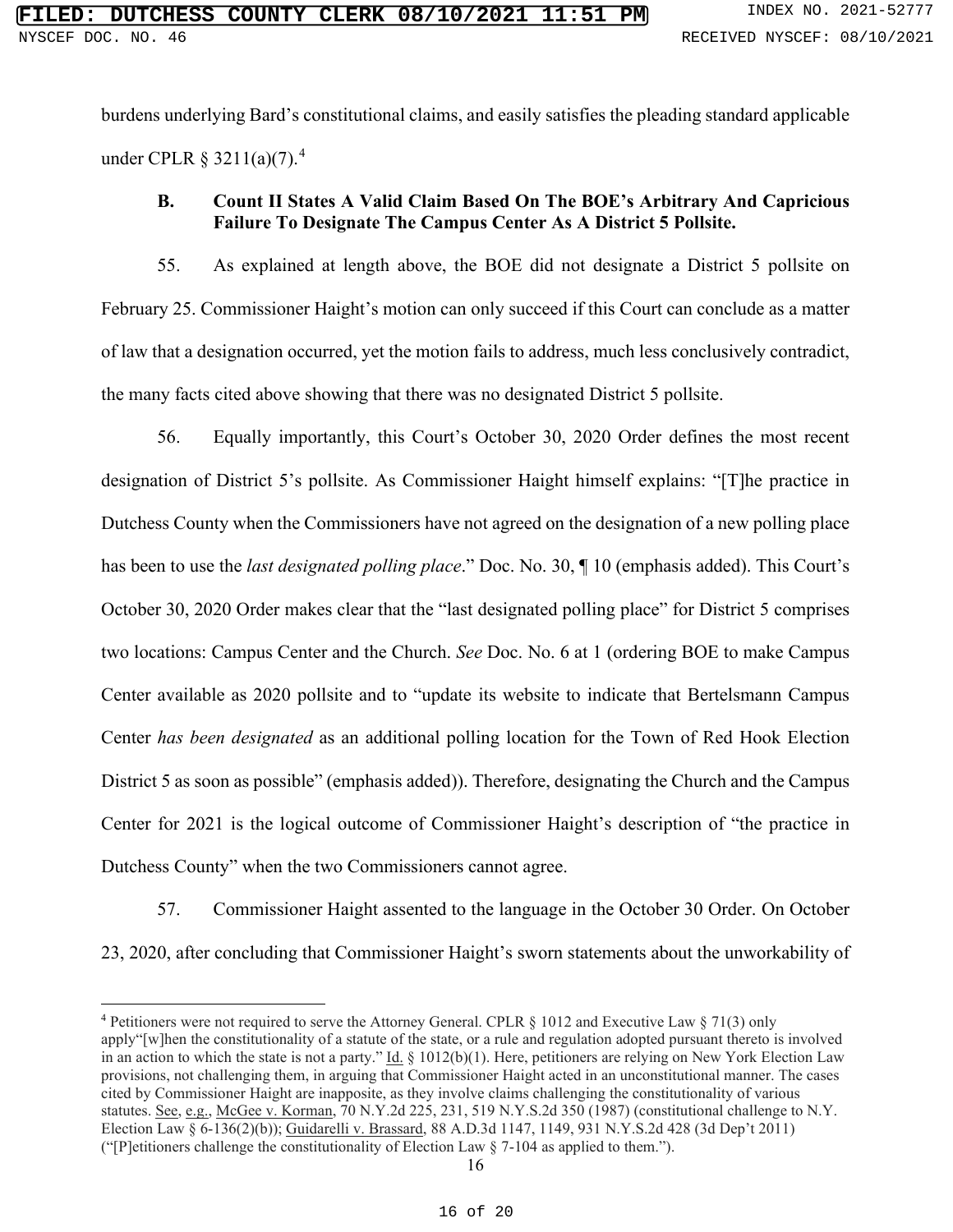changing a pollsite close in time to the 2020 election were "simply untrue," Doc. No. 5 at 3, this Court revisited its earlier ruling denying Bard's petition and ordered the BOE to switch the District 5 pollsite from the Church to the Center.  $\underline{Id}$  at 3. Shortly thereafter, the parties agreed to settle the litigation and use both the Center and the Church as designated pollsites, reflecting the relief Bard had requested, which the Court memorialized in its October 30 order. See Doc. No. 6 at 1.

58. Commissioner Haight's counsel, Attorney Jensen, wrote to the Court that Commissioner Haight "assents to the proposed order" containing the above-quoted language. *See* Ltr. from D. Jensen to Hon. Maria Rosa (Oct. 30, 2020) at 1. A true and correct copy is attached hereto as Exhibit 3. Then-Commissioner Elizabeth Soto confirmed that understanding; her attorney's October 30 letter to the Court states that Commissioner Soto "consents and approves the Proposed Order designating an additional polling site in [District 5] at Bard College." *See* Ltr. from J. Long to Hon. Maria Rosa (Oct. 30, 2020) at 1. A true and correct copy is attached hereto as Exhibit 4.

## **C. Counts III and IV State Valid Claims Under Article 78.**

59. New York Election Law § 4-104(1-a) provides that "[e]ach polling place shall be accessible to citizens with disabilities and comply with the accessibility guidelines of the Americans with Disabilities Act of 1990." (Emphasis added.) To that end,

[t]he county board of elections shall cause an access survey to be conducted for every polling site to verify substantial compliance with the accessibility standards cited in this section. . . . Each polling site shall be evaluated prior to its designation or upon changes to the facility... Any polling place deemed not to meet the existing accessibility standards must make necessary changes and/or modifications, or be moved to a verified accessible polling place within six months.

N.Y. Election Law § 4-104(1-b) (emphasis added).

60. The petition alleges that the Church does not comply with the ADA and New York Election Law 4-104(1-a) in several respects, including: its inadequate parking (Doc. No. 1,  $\P$  104); a noncomplying ramp (id., 105); the facially incomplete and deficient 2019 ADA survey, particularly in light of new construction that mandates a new survey  $(id. \parallel 106, 108)$ ; and inaccessible ADA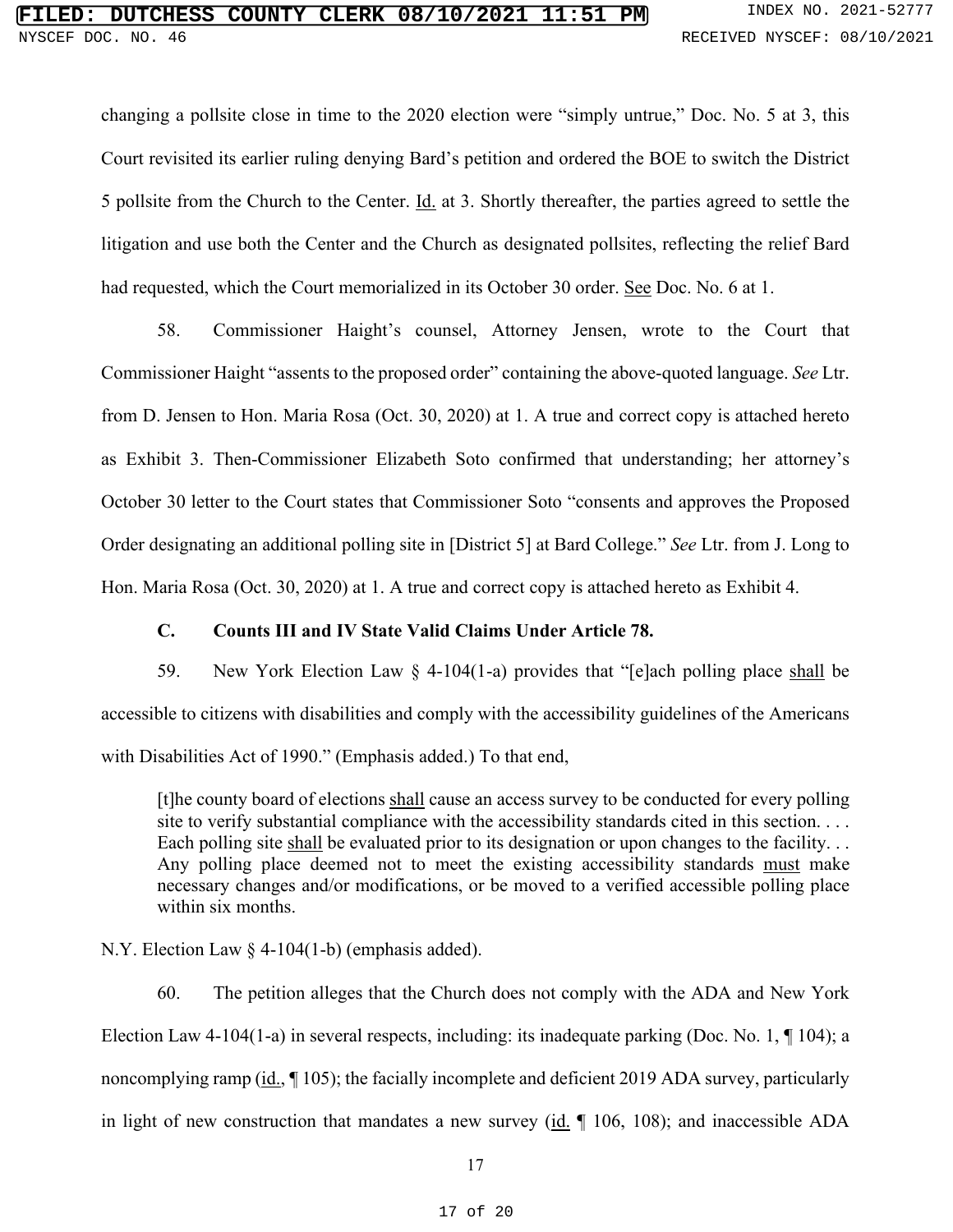restrooms (id. ¶ 107).

61. When Commissioner Black emailed Commissioner Haight that the Church is "not ADA compliant and requires another review. Can we set up a date and time with someone from your side to be available to set up doing this survey?," Commissioner Haight dismissed her invitation with a cursory response: "Says who?" Doc. No. 21 at 3.

62. Similarly, New York Election Law § 4-104(6)(a) requires that polling places "whenever practicable, shall be situated directly on a public transportation route."

63. The petition alleges that the Church does not comply with the public route requirement. Doc. No. 1, ¶ 111 ("On information and belief, the nearest public transportation stop is located approximately 1.7 miles from the Church."). Moreover, Dr. Becker's affidavit clarifies that the Campus Center is easily accessible from a nearby County Loop bus stop. Becker Aff. ¶ 18.

64. Despite the relevant statutes' uniform use of mandatory language ("shall"), Commissioner Haight argues that Counts III and IV must be dismissed because the statutes are "directory" (i.e., discretionary) rather than mandatory. Doc. No. 29,  $\P$  36, 37.

65. These functions are not discretionary. Inaccessible polling places violate Title II of the ADA and regulations promulgated thereunder and, in turn, New York Election Law  $\S$  4-104(1a). See e.g., People of New York ex rel. Spitzer v. Cty. of Schoharie, 82 F. Supp. 2d 19 (N.D.N.Y. 2000) (granting plaintiff-state's motion for preliminary injunction against defendant county Board of Elections and its Commissioners, directing that defendants ensure that polling places are accessible to disabled voters in accordance with ADA Accessibility Guidelines for Buildings and Facilities); see also Hill v. State Bd. of Elections, 120 A.D.2d 55, 507 N.Y.S.2d 674 (2d Dept. 1986) (upholding certain injunctive relief against New York City Board of Elections because it "failed to comply with the legislative mandate [N.Y. Election Law  $\S$  4-104(1-a)] that all polling places must be made accessible to the physically handicapped and that detailed written determinations must be prepared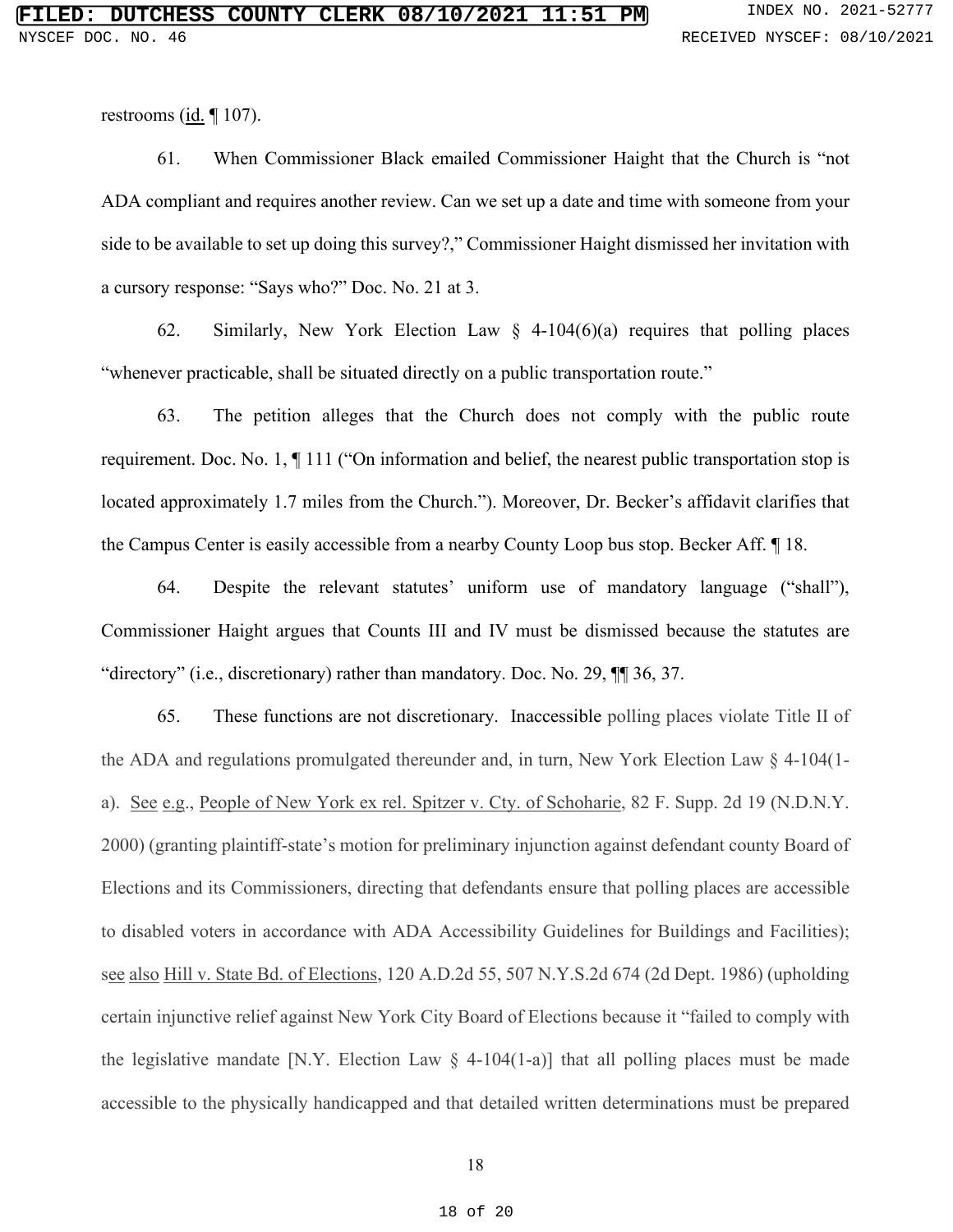# **FILESS COUNTY CLERK 08/10/2021 11:51 PM** INDEX NO. 2021-52777 NYSCEF DOC. NO. 46 **RECEIVED NYSCEF: 08/10/2021**

and filed for each site which is not accessible."). Simply put, the BOE has no discretion to ignore these functions, nor the violations alleged in the petition.

66. Here, Election Law  $\S$  4-104 provides a detailed mechanism to ensure that voters can exercise their fundamental right to vote. The statute sets uniform, annual public designation of polling places by March 15,  $\S$  4-104(1)); ensures ADA compliance and corresponding access surveys necessary to ensure it, § 4-104(1-a, 1-b); requires the mailing of written notices to each registered voter about their polling location,  $\S$  4-104(2); provides for the situating of polling locations on the main or ground floor, with sufficient area to comfortably accommodate the voters, election workers, and election equipment,  $\S$  4-104(6); requires that polling locations be on public transportation routes whenever practicable,  $\S$  4-104(6-a); and prohibits the designation of polling locations on premises owned or leased by candidates and public office holders, § 4-104(7).

67. Faced with violations of this kind of detailed procedures, a court "should be reluctant to find that the very procedures designed to create the appearance [of fairness] are only directory." Syquia v. Bd. of Educ. of Harpursville Cent. Sch. Dist., 80 N.Y. 2d 531, 537, 591 N.Y.S.2d 1996 (1992).

68. Dismissing Counts III and IV, which are grounded on concerns about polling place accessibility would reward the BOE's arbitrary and capricious conduct while emboldening other boards to skirt basic prescriptions that safeguard the right to vote.

69. Moreover, "a petitioner may obtain relief even under a merely directory procedural requirement if she shows that 'substantial prejudice resulted from the noncompliance.'" Matter of Viola, 15 N.Y.3d 571, 577, 940 N.E.2d 905 (2010) (quoting Syquia, 80 N.Y.2d at 535). Here, substantial prejudice flows from Commissioner Haight's refusal to conduct an ADA survey and dismissal of his fellow Commissioner's attempt to address the Church's noncompliance, particular where his refusal to do so is in furtherance of a discriminatory scheme as described above.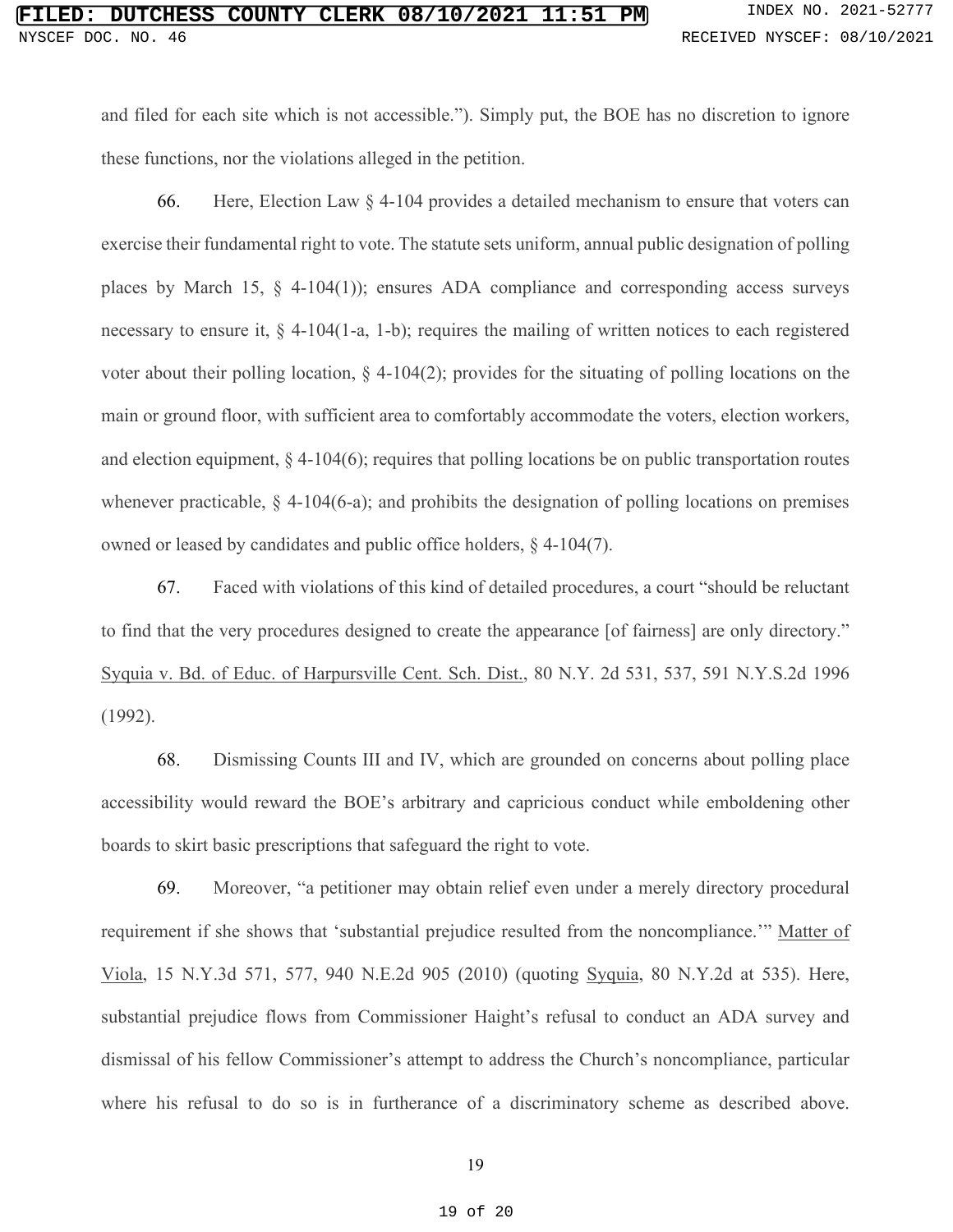### **FILED: DUTCHESS COUNTY CLERK 08/10/2021 11:51 PM** INDEX NO. 2021-52777 NYSCEF DOC. NO. 46 **RECEIVED NYSCEF: 08/10/2021**

Commissioner Haight's attempts to dismiss Counts III and IV are unavailing.

### **CONCLUSION**

For all of the foregoing reasons, petitioners respectfully request that the Court deny

Commissioner Haight's motion in its entirety and grant the relief sought in the petition.

Date: Montpelier, Vermont August  $10, 2021$  By:

Michael Donofrio, Esq. (2770725) STRIS & MAHER LLP 28 Elm Street, 2d Floor Montpelier, VT 05602 (802) 858-4465 [mdonofrio@stris.com](mailto:mdonofrio@stris.com) Co-counsel for Plaintiffs

Yael Bromberg, Esq. (036412011) BROMBERG LAW LLC 43 West 43rd Street, Suite 32 New York, NY 10036-7424 Phone: 212-859-5083 Fax: (201) 586-0427 [ybromberg@bromberglawllc.com](mailto:ybromberg@bromberglawllc.com) Co-counsel for Plaintiffs

Date: New York, New York August 10, 2021 By: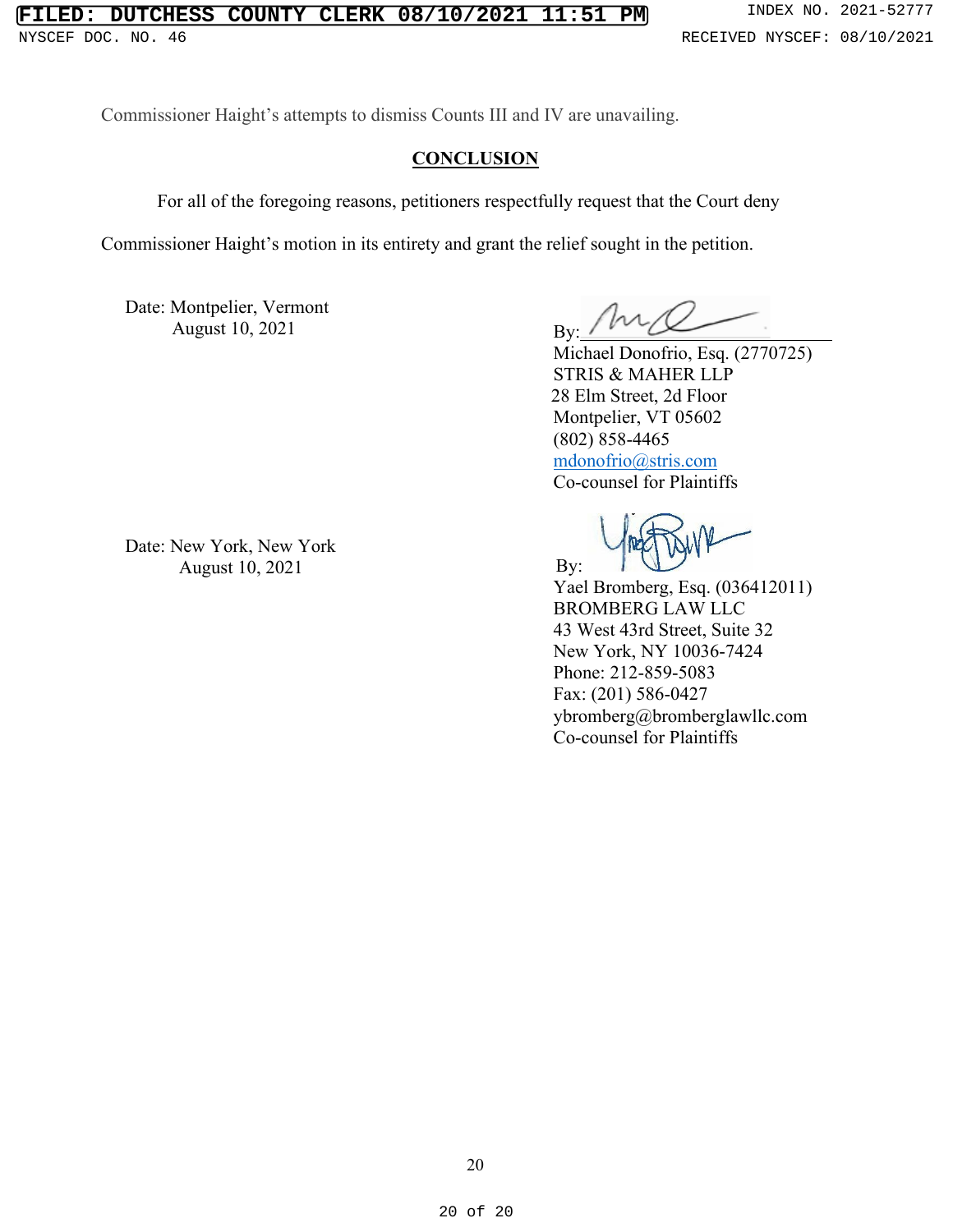# **FILED: DUTCHESS COUNTY CLERK 08/10/2021 11:51 PM** INDEX NO. 2021-52777

NYSCEF DOC. NO. 51 **RECEIVED NYSCEF: 08/10/2021** 

SUPREME COURT OF THE STATE OF NEW YORK COUNTY OF DUTCHESS

---------------------------------------------------------------------X

In the Matter of the Application of

BARD COLLEGE, ELECTION@BARD, LEON Index No. 2021/52777 BOTSTEIN, ERIN CANNAN, CYNTHIA DEANN AUSTIN CUNNINGHAM, MARIA ALEJANDRA RODRIGUEZ ORTIZ, SARINA JAQUELINE CULAJ, and TOMAS S. FORMAN, **AFFIDAVIT OF**

**JONATHAN BECKER**

Petitioners,

-against-

DUTCHESS COUNTY BOARD OF ELECTIONS, ERIK J. HAIGHT, in his official capacity, HANNAH BLACK, in her official capacity.

Respondents,

For a Judgment Pursuant to Article 78 of the Civil Practice Law and Rules

---------------------------------------------------------------------X

STATE OF NEW YORK ) ) ss.: COUNTY OF DUTCHESS )

JONATHAN BECKER, being duly sworn, deposes and says:

1. I am employed by petitioner Bard College ("Bard") as the Executive Vice

President and Vice President for Academic Affairs, Professor of Political Studies and the Director of Bard's Center for Civic Engagement. I have worked at Bard since 1997. I am over 18 years of age and am competent to testify on my own behalf. I submit this affidavit based on my personal knowledge and experience.

2. As part of my duties as Director of the Center for Civic Engagement, I lead and support the efforts of our students, faculty, staff, families, and community to ensure that they can exercise their fundamental right to vote freely and safely, and that this sacred right is not denied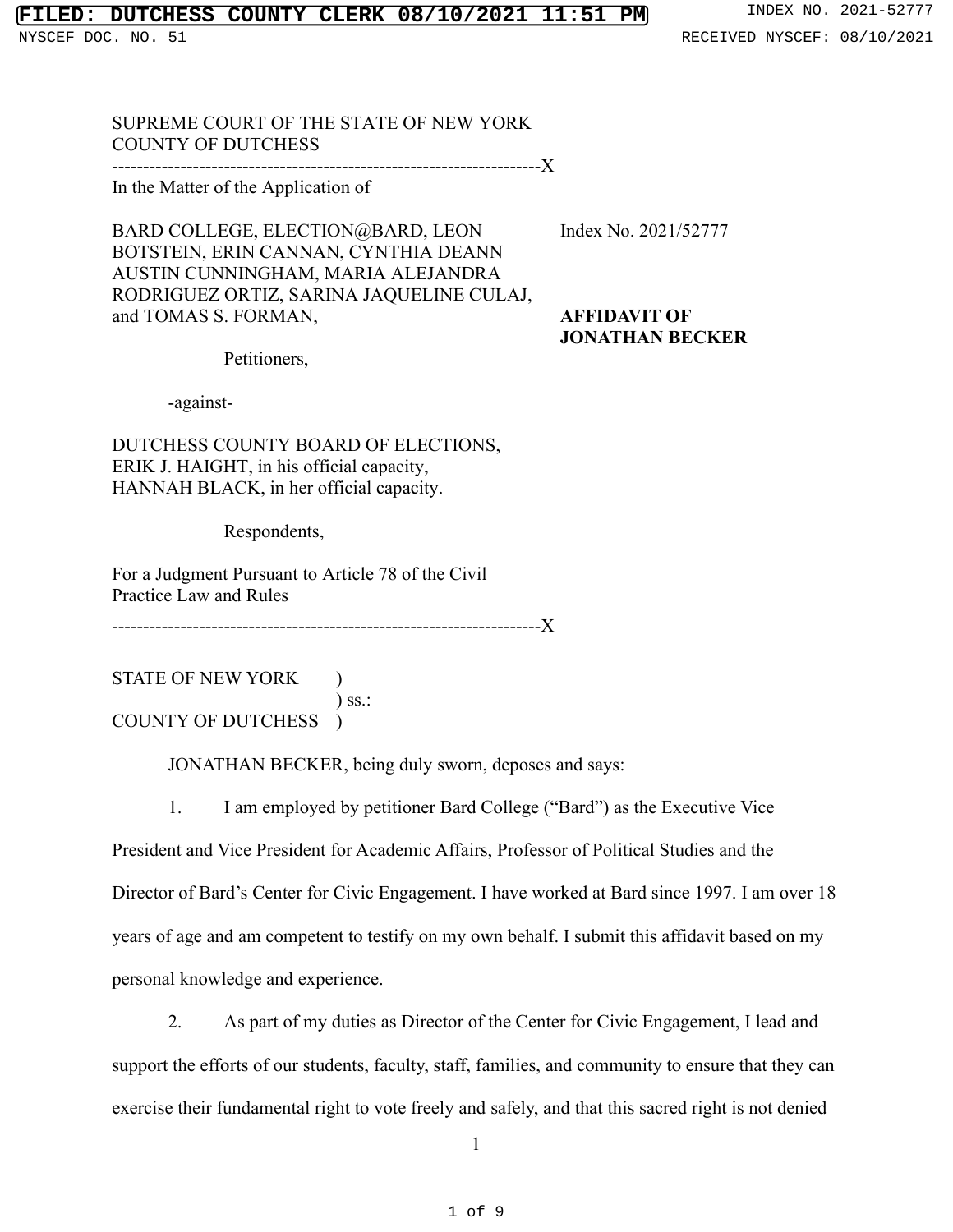or abridged. That has been an ongoing struggle, dating back to at least the late 1980s, for the registered voters of the Town of Red Hook's Election District 5 ("District 5"), the district containing Bard's campus. I have been involved with this struggle since 1999. The history of the efforts of Bard and others to obtain a designated pollsite on Bard's campus is familiar to this Court, as a result of the litigation that occurred in 2020. As the Court is aware, that litigation resulted in an order directing the respondents to make Bard's Bertelsmann Campus Center ("the Campus Center") available as a District 5 pollsite.

3. I submit this affidavit for two primary purposes: to complete and correct the record related to the 2021 pollsite designation process, and to address a number of inaccuracies in Commissioner Haight's affidavit about the physical layout of Bard's campus and District 5.

4. First, from Bard's perspective as an interested community member, the February 25, 2021 public meeting held by the Dutchess County Board of Elections ("BOE") was not adequately publicized. I first became aware that the meeting was going to occur during a telephone call with Commissioner Hannah Black in February 2021. For the three days prior to the meeting, I tried to find public information about the time and means by which the public could access the meeting. I was unable to find that information on the BOE website or elsewhere online or in print. On February 24, 2021 I called the BOE to request that information. I spoke to a staff member named "Amy" who was unaware of the meeting and was unable to find any information about it on the BOE website. Later, on February 24, 2021, I emailed both BOE Commissioners, asking for that information. Commissioner Black provided meeting access information in response to my email. Commissioner Haight did not respond.

5. I prepared and submitted to the BOE a letter dated February 19, 2021, which was filed as an exhibit to the Petition in this case. See Doc. No. 9. In that letter, Bard requested that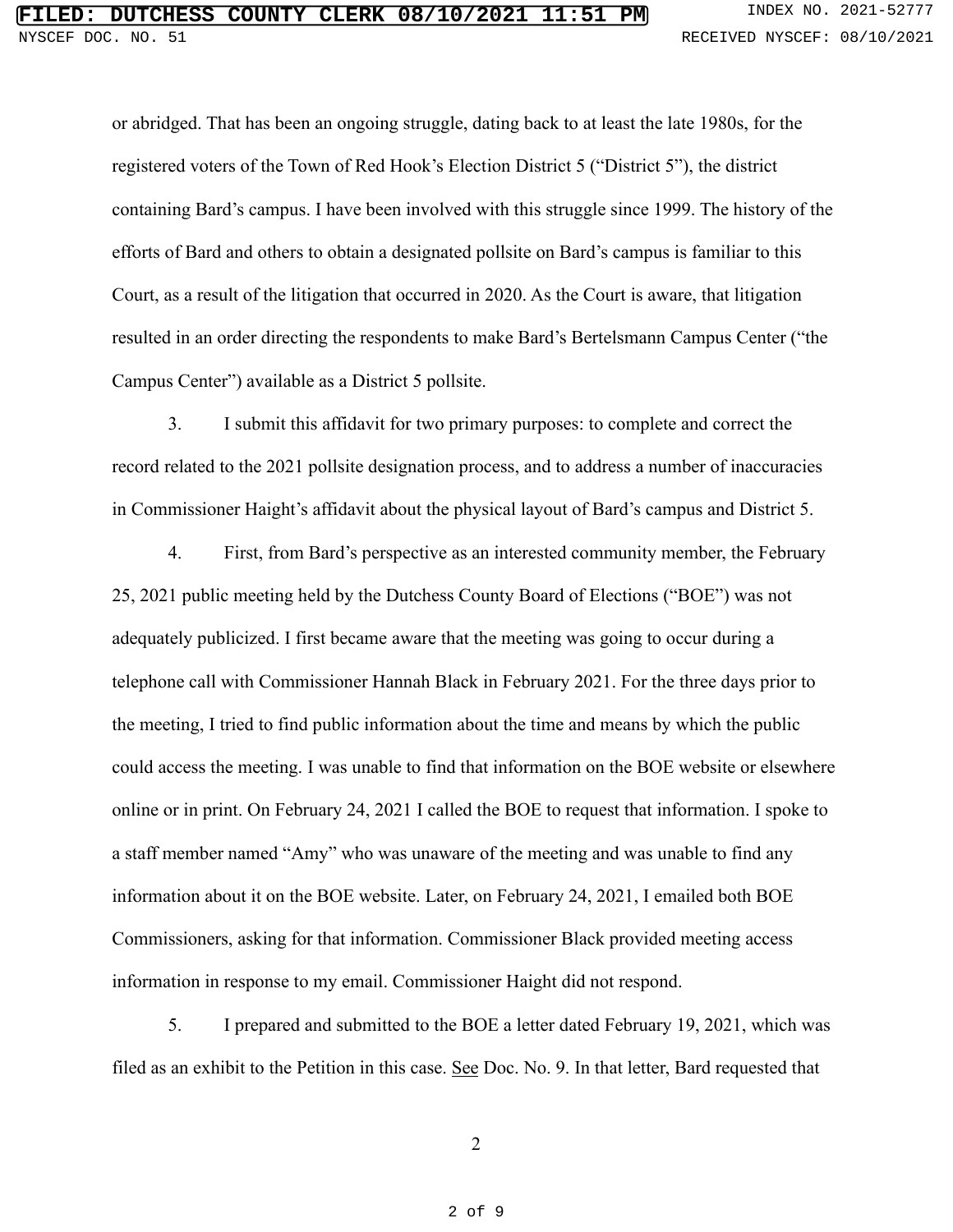the Campus Center be designated as District 5's polling place for 2021, noting that the Campus Center had successfully hosted a District 5 polling location for the 2020 general election. The letter also explained that the Campus Center is the most appropriate facility at Bard to serve as a polling location, and that it is far superior as a polling location to Bard's Fisher Performing Arts Center (the "PAC"). I never received a response to that letter, and to my knowledge nobody at Bard or on behalf of Bard did.

6. I attended the February 25, 2021 meeting using the only means made available to members of the public: a Microsoft Teams meeting. The Teams meeting was configured so that the two Commissioners were on video and able to speak to each other. I and (I believe) all other attendees were passive observers. I was able to listen to and see the two Commissioners, but I could not submit public comment or otherwise interact with the Commissioners, either by voice or by the Teams chat feature.

7. I observed the Commissioners' discussion about District 5 with keen interest, and I have recently reviewed the video in order to refresh my recollection. I heard each Commissioner make the motions described in Commissioner Haight's affidavit. I heard that the Commissioners did not reach any agreement as to a District 5 pollsite. After they discussed Commissioner Black's motion to designate the Campus Center, Commissioner Haight said he would not agree to that motion, and that the District 5 pollsite therefore "defaulted back" (or words to that effect) to the St. John's Episcopal Church (the "Church"). This made no sense to me, because my understanding was (and remains) that the 2020 order of this Court had caused the Campus Center, as well as the Church, to be District 5's designated pollsites. I also interpreted his statement as just that—his own statement of how he interpreted their failure to agree, not as a definitive, final action by the BOE designating a District 5 pollsite.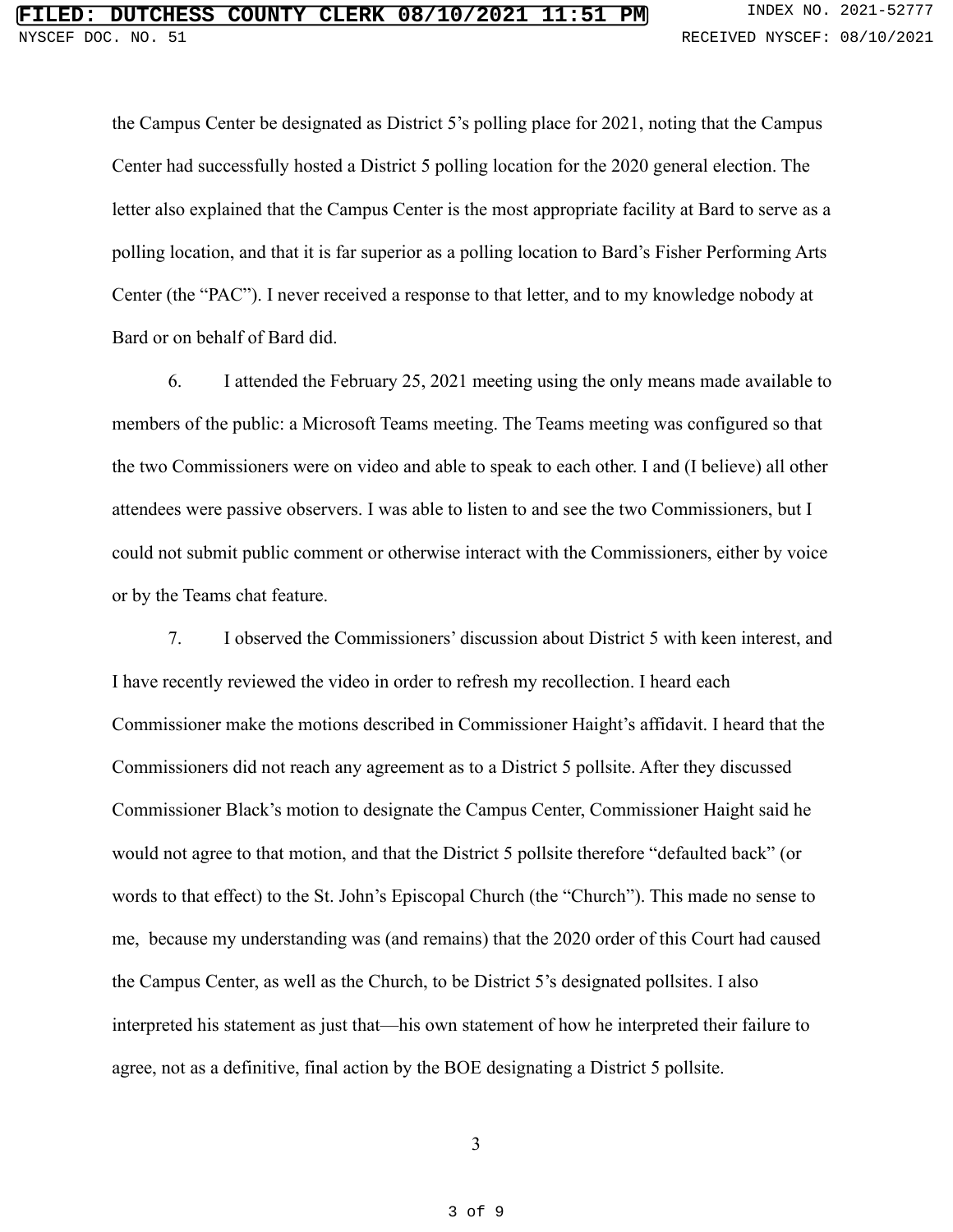8. Consistent with that understanding, I have worked through most of 2021 to continue supporting Bard's efforts to persuade the BOE to designate the Campus Center as a 2021 pollsite. For example, I prepared and submitted the March 12, April 1, and April 30 letters to the BOE that were attached to Bard's petition. I undertook those efforts because I believed the BOE had not designated a District 5 pollsite for 2021, and I hoped that those efforts would ultimately result in the Campus Center serving as a 2021 polling location.

9. On at least two occasions that I can recall, I communicated with Commissioner Black before sending one of the letters mentioned in the prior paragraph. On each occasion, I contacted Commissioner Black to ask whether the BOE had issued or executed a document officially designating the 2021 District 5 pollsite. I was aware that the BOE had issued a document signed by both commissioners that appeared to designate 2021 pollsite on November 30, 2020, although I also understood that the document had been rescinded after Commissioner Black had filed suit against Commissioner Haight. I also understood that the BOE had issued an official designation document in 2020, close in time to the March 15 deadline, to make the designations. Each time I communicated with Commissioner Black in 2021, she advised me that no such document had been issued and that there was not, to her knowledge, a designation of a District 5 pollsite for 2021. Both of those communications occurred after the February 25 meeting.

10. Commissioner Haight's affidavit references a document that he characterizes as the minutes from the February 25 meeting. I never received a copy of that document in response to any of my post-February 25 letters, or otherwise. To my knowledge, nobody at Bard received a copy of that document until we received Commissioner Haight's current motion.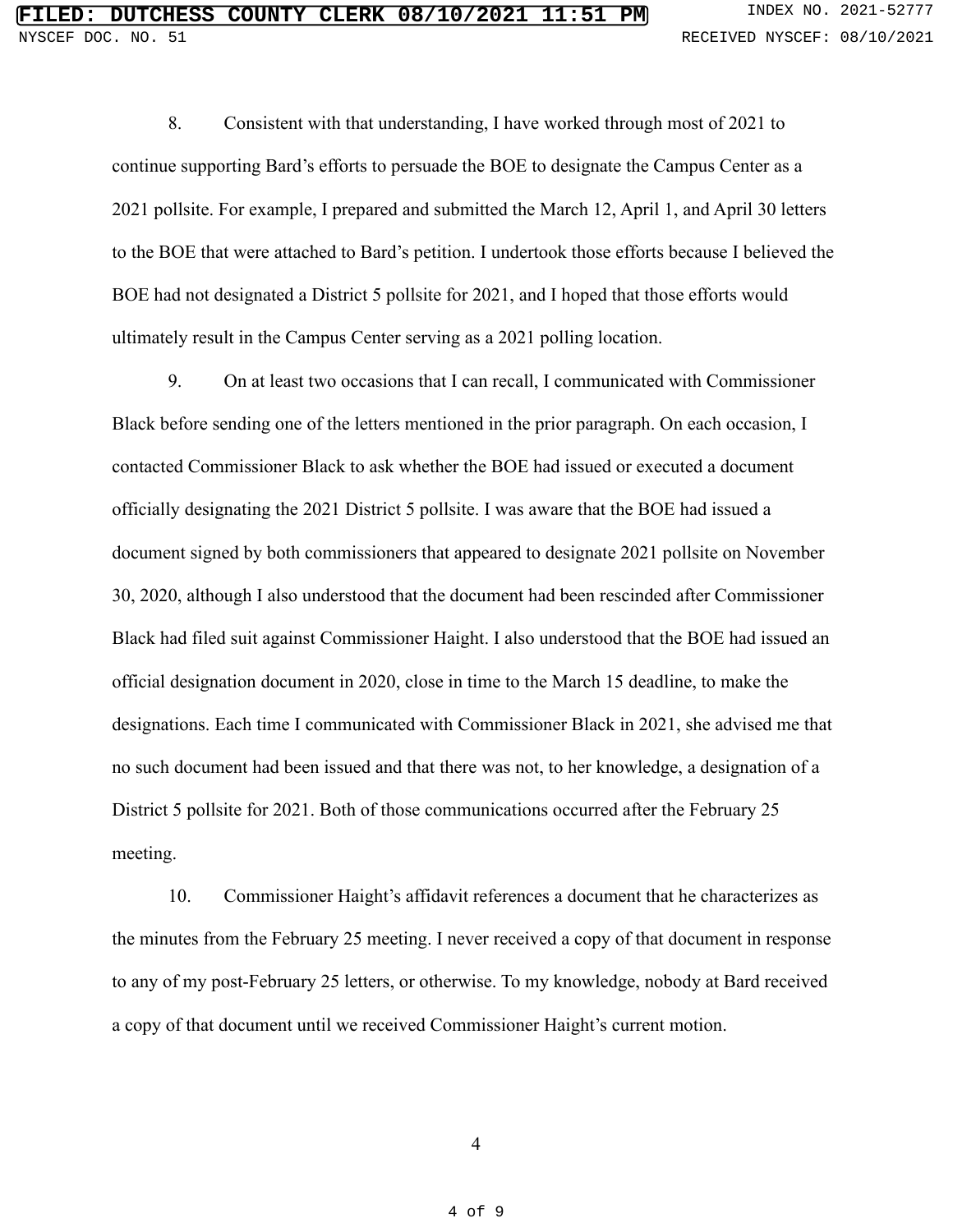11. I have tried to locate the document Commissioner Haight filed, or any other information about what occurred at the February 25 meeting. I have been unable to locate any such information on the BOE's website, including on the BOE's "Latest Board of Election News" page. I have also searched the Poughkeepsie Journal's website, and I have been unable to find any information about the February 25 meeting there as well.

12. Commissioner Haight's affidavit also makes a number of inaccurate statements about the physical layout of Bard's campus. First, he claims that in order to access the Campus Center, one must travel through a "main security gate." Doc. No. 30, ¶¶ 12-13. Bard has no "main security gate." Indeed, it has no gates at all. It is an open campus, bisected by County Road 103 (Annandale Road), the very road that Commissioner Haight took when he made his unannounced and unauthorized (due to Covid restrictions) visit to campus in October, 2020. There is no mention of a security gate on the campus map attached as an exhibit to Commissioner Haight's affidavit. Doc. No. 32.

13. The large majority of District 5 voters live on or near Bard's campus. Those who don't most likely have occasion to regularly drive through campus on Annandale Road. As a result, the vast majority of District 5 voters are likely quite familiar with Bard's open campus, and with the location of significant community resources like the Campus Center, our gym, and the PAC.

14. Commissioner Haight also claims that the PAC is a better pollsite because voters have to "travel by student housing" to get to the Campus Center but not to the PAC. Doc. No. 30 ¶ 12. This is incorrect. The map he submitted shows that voters traveling south to north to access the PAC (the direction traveled by the majority of voters who do not live on or near Bard) would drive the same route as to the Campus Center, then enter the PAC complex via Robbins Road,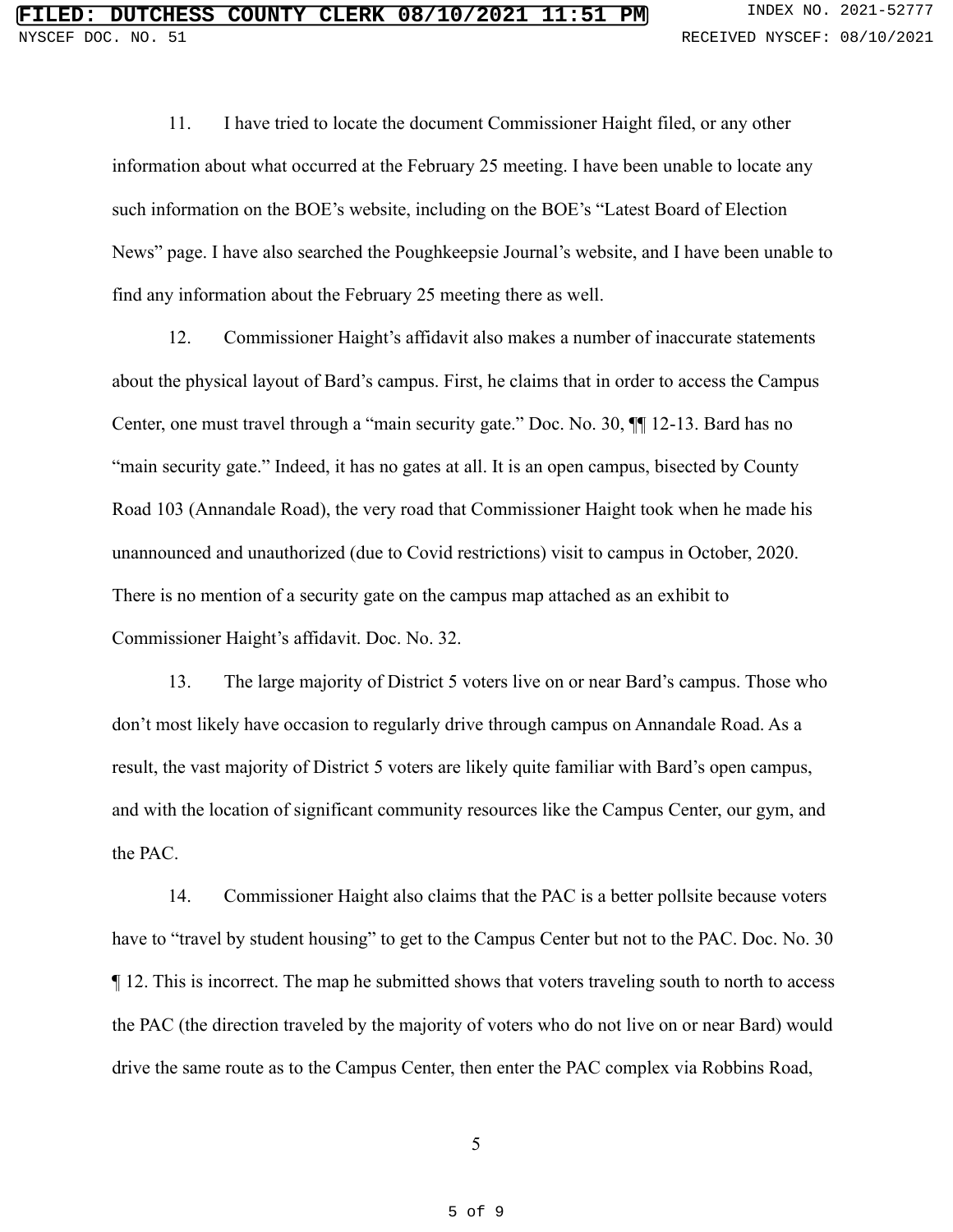which passes within a few feet of Robbins Hall, Bard's largest dormitory. Similarly, anyone who takes public transportation would walk by Robbins Hall and other dormitories. At the same time, there are no dormitories between the bus stop and the Campus Center or the nearest parking lot (Lot 6) and the Campus Center. Doc. No. 32. Moreover, while dorms would be visible in the distance to people traveling to the Campus Center, they need not pass within close proximity and the dormitories are largely obscured by trees.

15. In any event, I note that Commissioner Haight does not offer any reason why proximity to dormitories is a reason to prioritize one potential pollsite over another. Bard prohibits students from posting political signage in their windows and neither I, nor Bard Security, identified any signs that could constitute electioneering in windows, or anywhere visible, within two hundred yards of the pollsite at the Campus Center during the 2020 election.

16. In terms of parking, as Commissioner Haight notes, there are handicap-accessible spots very close to the Campus Center—approximately sixty feet from the entrance. The main drop-off point for handicap individuals to the PAC's main (Luma Theater) entrance, however, is more than 300 feet away. The handicap-accessible parking spots at the PAC are also around 60 feet from an entrance to the Performing Arts Center complex, but that entrance is primarily for accessing offices, not the public areas of the PAC where a polling site could theoretically be located. In addition, using the office entrance would then require visitors to follow a serpentine path to appropriate elevators to access the parts of the building capable of housing a polling place.

17. While Commissioner Haight correctly notes that Lot 6, the large lot of nonhandicap spots closest to the Campus Center, is on the other side of the Fisher Studio Arts Building, the walk from Lot 6's closest non-handicap public space to the Campus Center's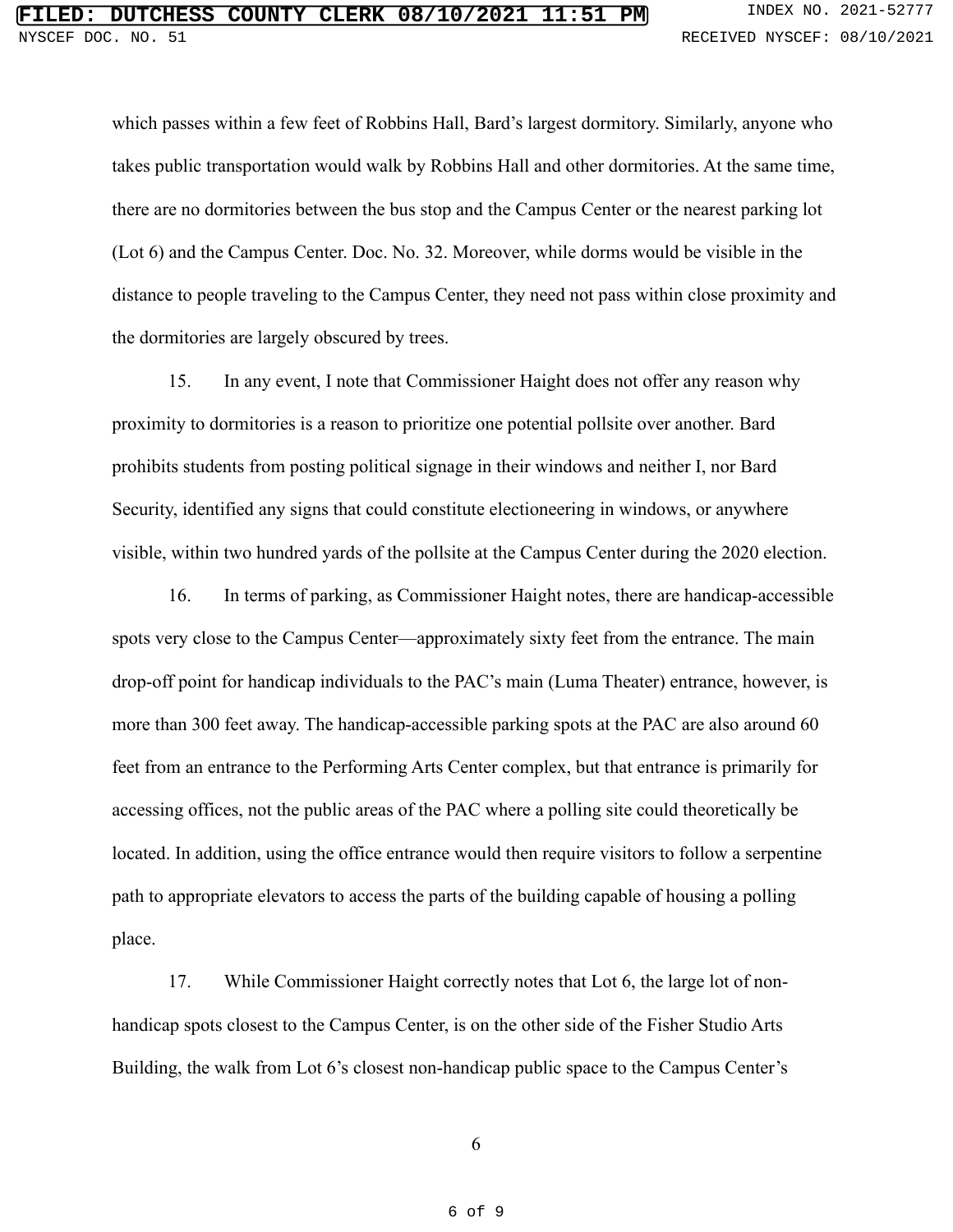entrance is approximately 425 feet. This is similar to the distance between public parking at the PAC and the main (Luma) PAC entrance, though the walk, unlike that to the Campus Center, involves scaling two sets of steps.

18. The Campus Center is far more accessible to public transportation than the PAC. The Kline Stop (the campus stop for the County Loop bus), as shown on the map, is close to the Campus Center, approximately an 850-foot walk but a much greater distance from the PAC, approximately 3,850 feet (or 4.5 times further). Doc. No. 32. Moreover, for handicap voters, there is no smoothly paved walkway from the Kline Stop to the PAC.

19. Commissioner Haight's characterization of a "security checkpoint" during the 2020 election is inaccurate. Doc. No. 30, ¶ 12. Bard did not run a "security checkpoint." Rather, unarmed security guards directed voters to the nearest parking lot, as they do for all major events at Bard. Security also asked students not to park in the parking lot closest to the Campus Center to facilitate easy access for voters.

20. Commissioner Haight asserts in his affidavit that, "the Church is located only about 0.3 mile from the southern edge of Bard's property, meaning that it is closer to Bard campus voters than it is to almost all other voters in the election district." Doc. No. 30, ¶ 16. While technically true, this characterization is misleading in terms of voter convenience. The southern portion of Bard's property comprises a large historic site called Montgomery Place, which includes a fruit orchard and only a few Bard offices. No students, faculty, or staff reside there. While the Church is approximately 0.3 mile from the southern edge of Montgomery Place, it is about 1.2 miles from the nearest dormitory, 2.0 miles from the most distant dorm, and 1.4 miles from the Kline/Loop Bus Stop.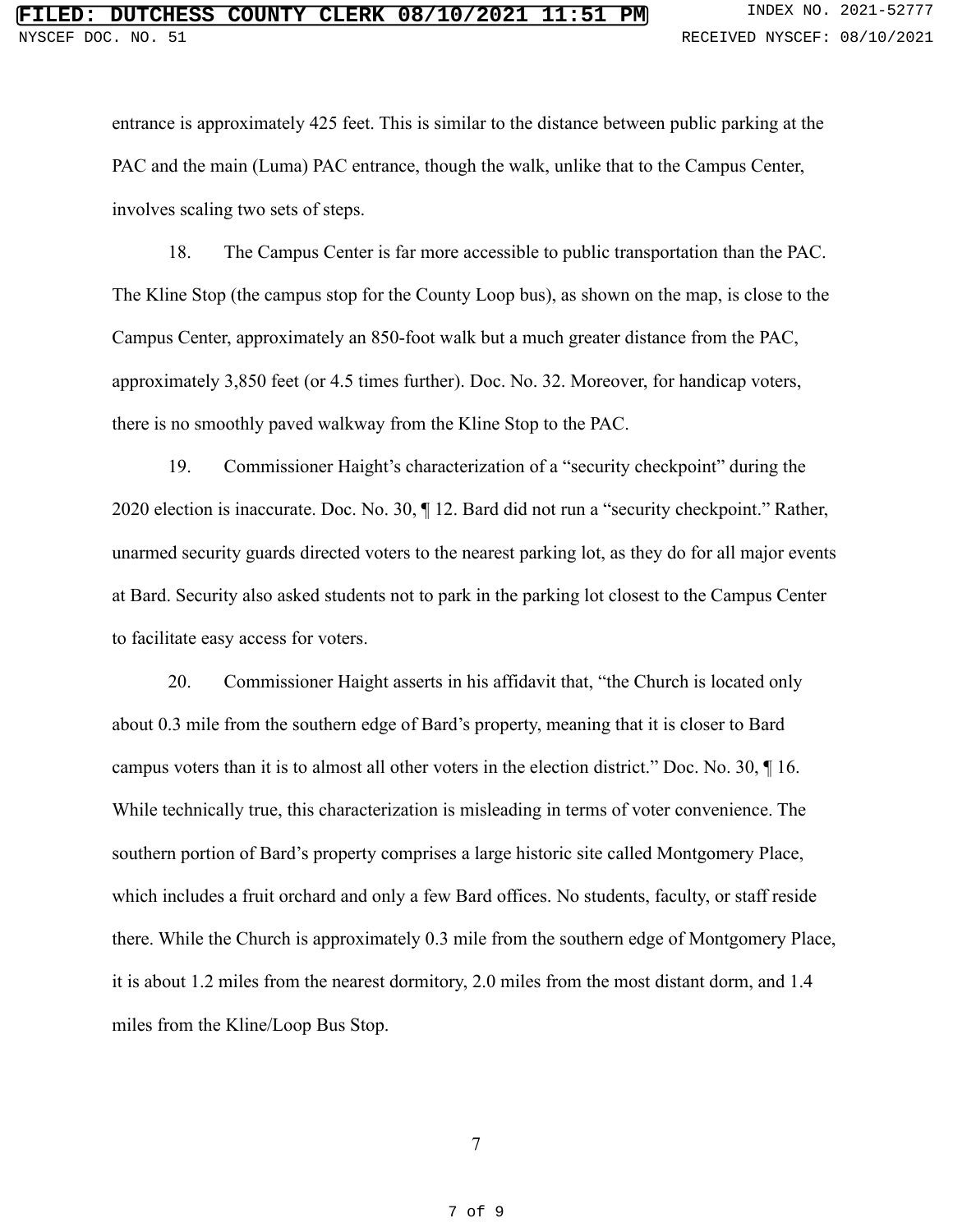21. Finally, I want to address Commissioner Haight's unfounded and unsupported insinuation that Bard is "perceived as being a left-wing school" where certain District 5 voters "will be discouraged from voting." Doc. No. 30 || 12. The Bard community represents a wide array of opinions and Bard has diverse community partnerships which bring different voices to campus. For example, Bard and the United States Military Academy at West Point have the most celebrated partnership between a liberal arts college and a service academy. As mentioned above, Bard's campus is open and Bard regularly welcomes the community to a wide range of events, like high school concerts, community chorus recitals, open public lectures, and the Lifetime Learning Institutes program (which has over 300 members). Bard hosts Red Hook high school students before prom and graduation for photos and Bard's Stevenson Athletic Center hosts the after-prom party.

22. Beyond that, the Stevenson Athletic Center, which is a short distance from the Campus Center, annually welcomes thousands of visitors from the local community, including participants and fans who attend events like the annual Red Hook versus Rhinebeck basketball game (which can draw up to 500 spectators) as well as high school baseball, soccer, lacrosse, tennis, volleyball, swimming, and cross-country. Our fields and facilities host youth camps and clinics, and hundreds of area residents with community memberships routinely work out in our exercise rooms, weight areas, and pool.

23. I strenuously disagree with Commissioner Haight's insinuation that the Bard campus is an unwelcoming place for *any* District 5 voters, and I believe the facts described above amply support my view.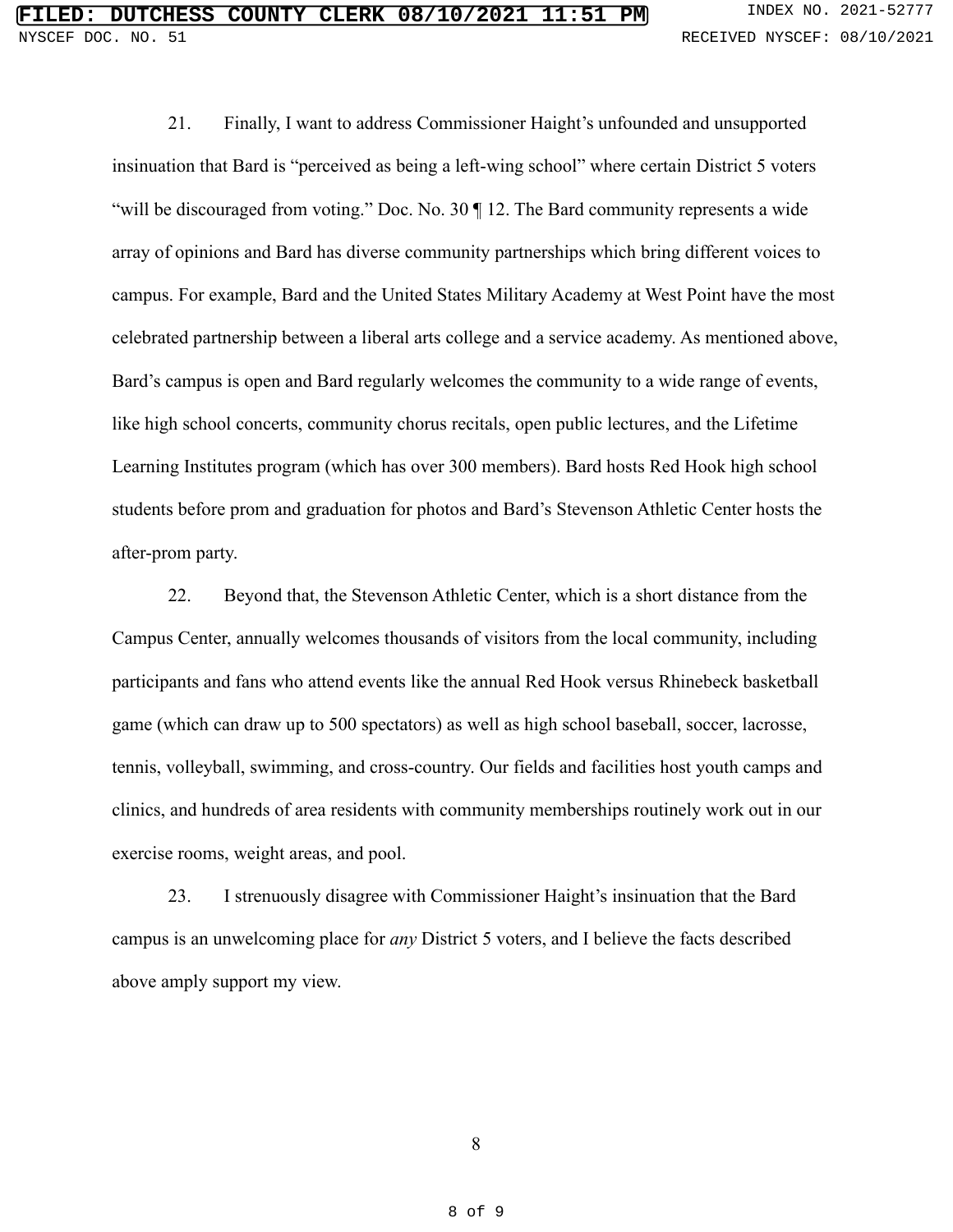# **FILT COUNTY CLERK 08/10/2021 11:51 PM** INDEX NO. 2021-52777

I declare under penalty of perjury that the foregoing is true and correct.

Executed August 10, 2021

Respectfully submitted,

Jonathan Becker

STATE OF NEW YORK SS.: COUNTY OF DUTCHESS

> On the  $\frac{1}{\sqrt{2}}\frac{9}{4}$  day of  $\frac{1}{4}$  $\mathcal{Z}_2$  before me personally came Jonathan Becker, to me known to be the individual described in, and who executed, the foregoing instrument, and acknowledged that he/she executed the same.)

<u>i borur</u> mes Notary Public

DEBORAH C. TREADWAY NOTARY PUBLIC-STATE OF NEW YORK No. 01TR5017597 Qualified in Dutchess County My Commission Expires 09-07-2021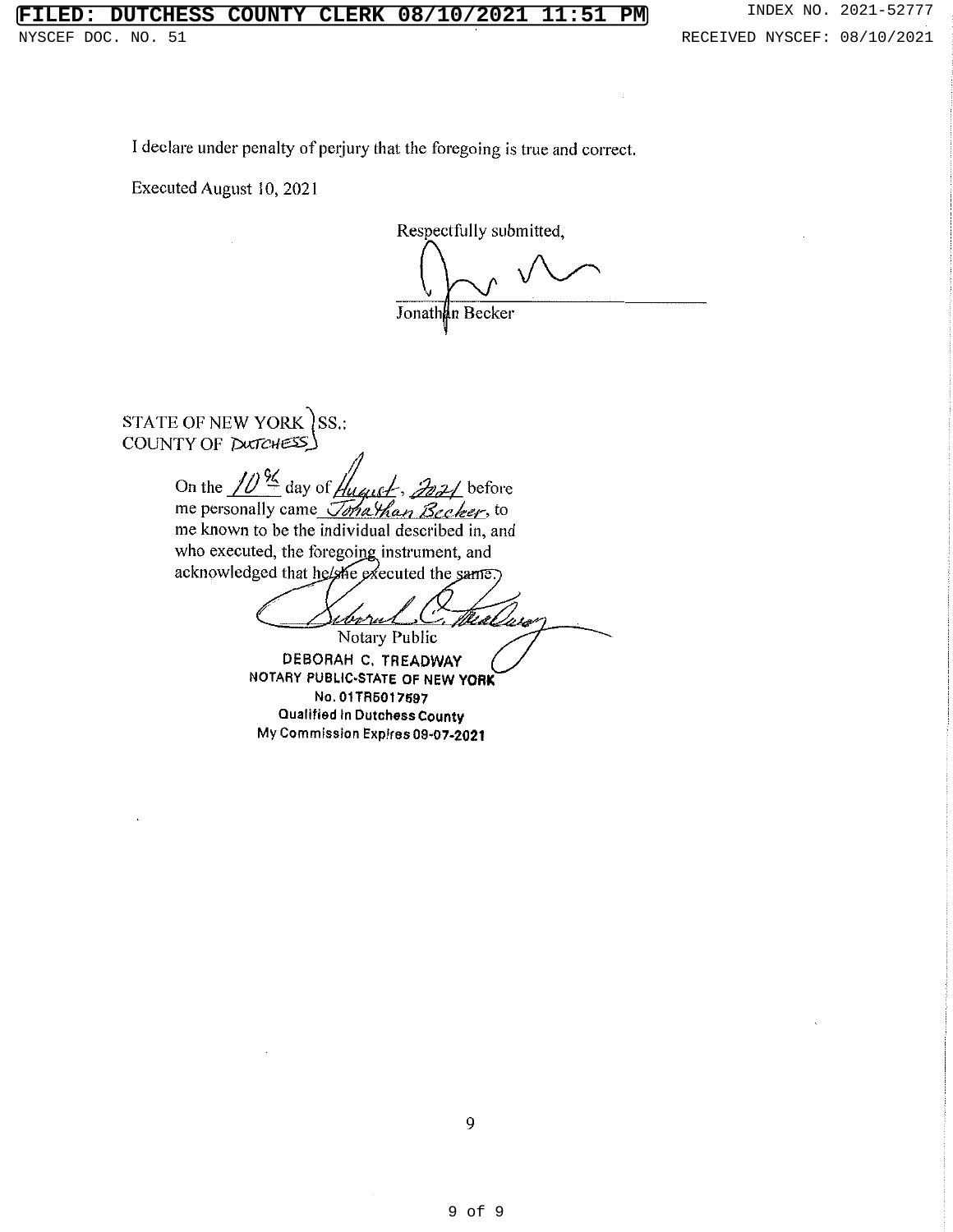# **FILED: DUTCHESS COUNTY CLERK 08/00/2021 10:58 PM** INDEX NO. 2021-50401<br>NYSCEF DOC. NO. 47<br>RECEIVED NYSCEF: 08/00/2021 NYSCEF DOC. NO. 47 <br>
NECEIVED NYSCEF: 08/00/2021

## SUPREME COURT OF THE STATE OF NEW YORK COUNTY OF DUTCHESS *Index No.* \_\_\_\_\_\_\_\_\_\_\_\_\_\_

In the Matter of the Application of HANNAH BLACK, IN HER INDIVIDUAL CAPACITY AND AS ELECTION COMMISSIONER,

Plaintiff-Petitioner,

For a Judgment Pursuant to CPLR Article 78 and For a Declaratory Judgment under CPLR Article 30

-against-

ERIK HAIGHT AND HANNAH BLACK, AS THE COMMISSIONERS OF ELECTION FOR DUTCHESS COUNTY and THE DUTCHESS COUNTY BOARD OF ELECTIONS,

Defendant-Respondents,

**VERIFIED COMPLAINT-PETITION**

Petitioner, Hannah Black by her attorneys, Treybich Law, P.C., as and for her verified

complaint-petition, states:

# **Preliminary Statement**

1. This is a hybrid action-proceeding seeking a judgment declaring that Resolutions

01-2021 and 02-2021 of the Defendant-Respondent Dutchess County Board of Elections are void

for violating the Open Meetings Law and the Election Law. (Resolution 01-2021 is annexed

hereto as "Exhibit 1"); (Resolution 02-2021 is annexed hereto as "Exhibit 2")

# **Parties and Background**

2. Defendant-Respondent the Dutchess County Board of Elections was and is charged with the responsibility of the supervision of the conduct of elections held in the County of Dutchess, New York State. (hereinafter, the "BOE")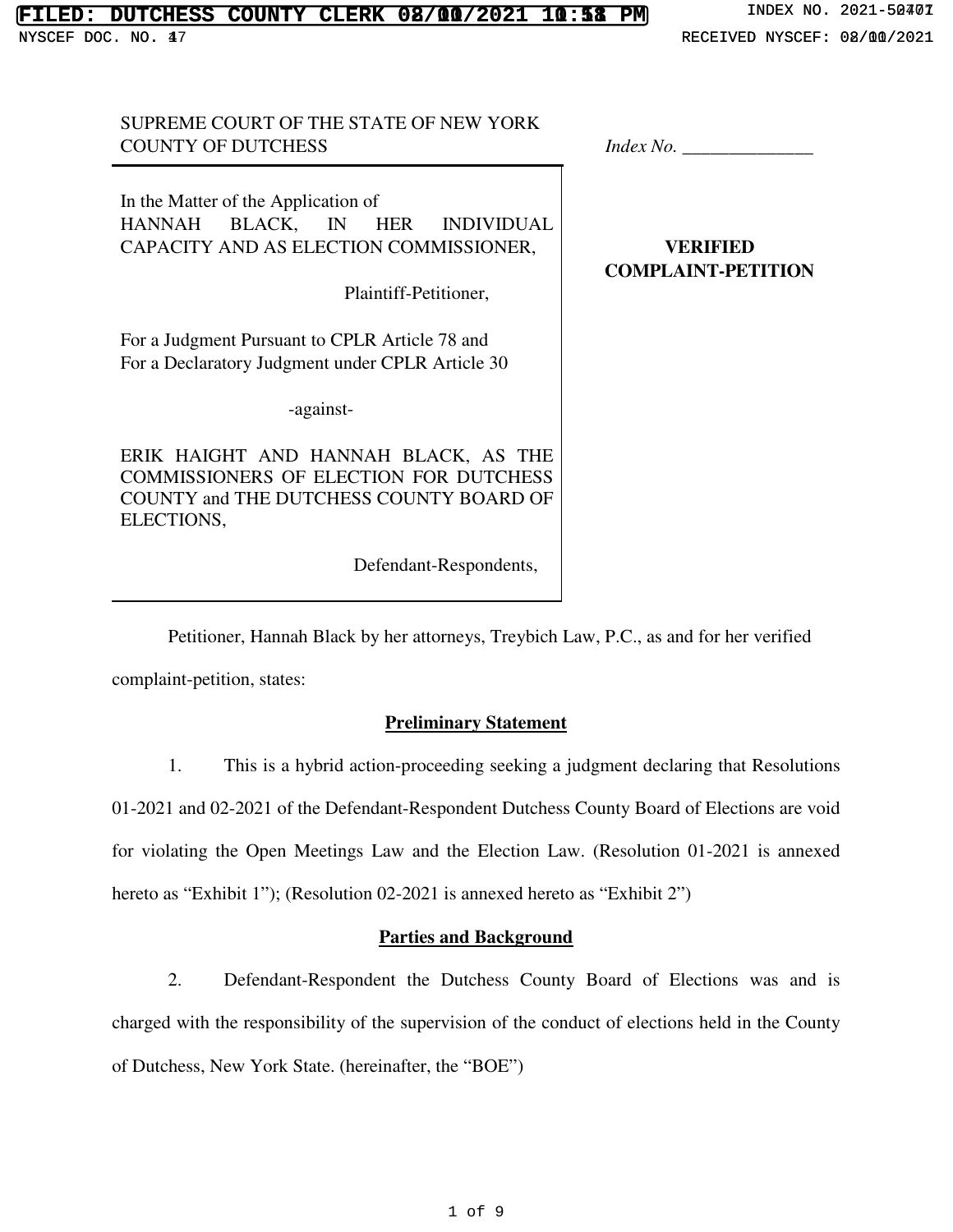3. Pursuant to Election Law §3-200 (2) and Election Law §3-204, the BOE consists of two Commissioners of Elections, who are recommended and appointed by the two major political parties, currently the Democratic and Republican Parties.

4. Plaintiff-Petitioner Hannah Black is the Commissioner of the BOE who was first recommended by the County Committee of the Democratic Party on November 23, 2020, and first appointed by the Democratic caucus of the Dutchess County Legislature by certificate filed on December 30, 2020. (copy of certificate of recommendation and certificate of appointment annexed hereto as Exhibit 3)

5. Pursuant to Election Law §3-202(1), Commissioner Black's term of office is two years and commenced on January 1, 2021.

6. In her individual capacity, Plaintiff-Petitioner Hannah Black is a resident of Dutchess County, New York.

7. Defendant-Respondent Erik Haight is the Republican Commissioner of the BOE and was first appointed to that role in 2012.

8. Defendant-Respondent Hannah Black is the Democratic Commissioner of the BOE.

9. Together, pursuant to Election Law §3-200(2), the commissioners make up the Dutchess County Board of Elections.

10. On January 12, 2021, Plaintiff-Petitioner served a letter asserting that Resolution 01-2021 and Resolution 02-2021 are null and void, and that such be acknowledged by Defendant-Respondent Erik Haight on or before January 19, 2021. (Copy of demand annexed hereto as "Exhibit 4")

11. Defendant-Respondent Erik Haight has not done so.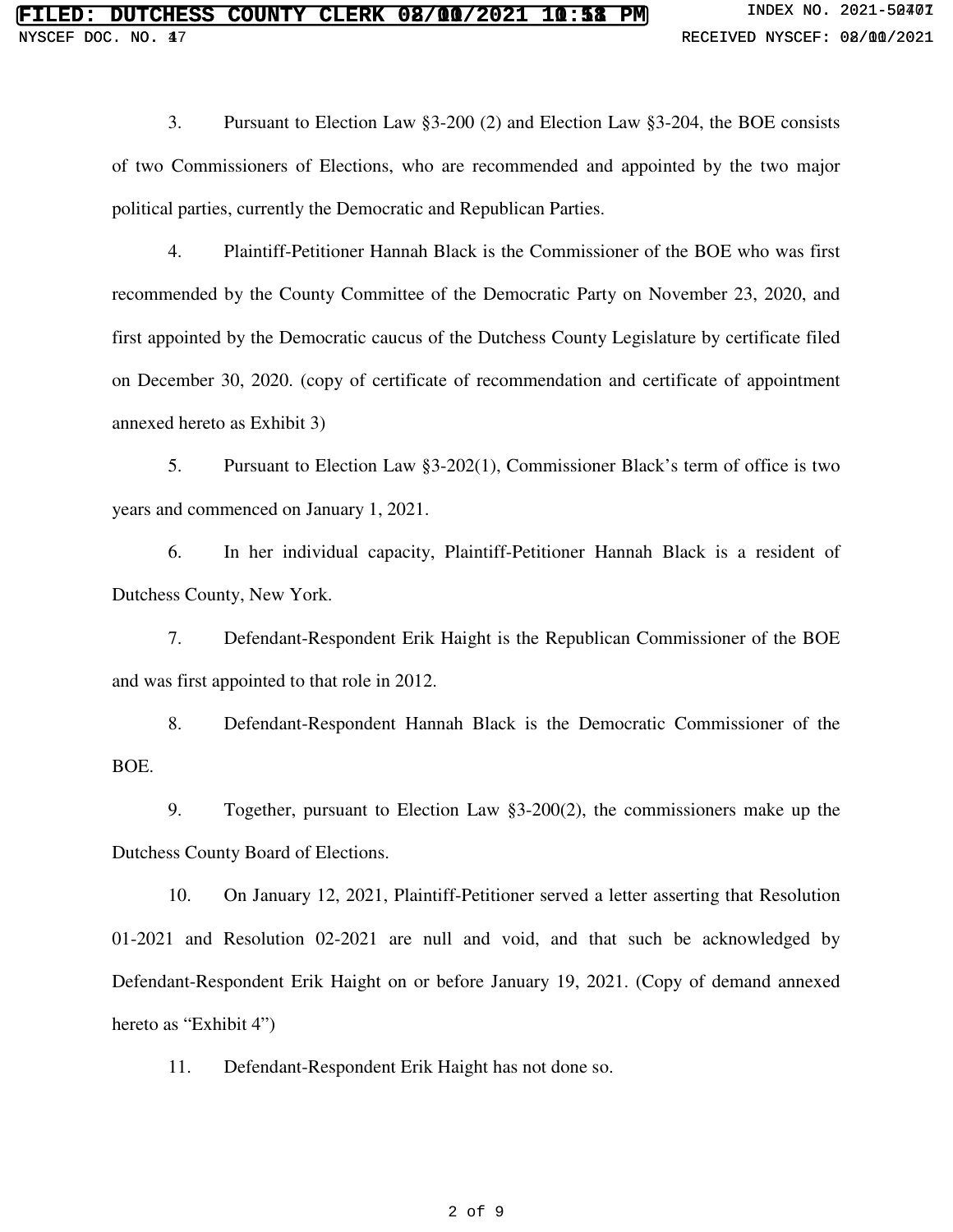12. If such resolutions are not deemed null and void as an *ultra vires* exercise of power by a prior board of elections, such resolutions will impede the mandated bipartisan character of the BOE because such resolutions effectively impede and subvert the statutory and constitutional authority of only the Democratic Commissioner of Elections and not the Republican Commissioner of Elections.

### **Resolution 01-2021**

13. On November 30, 2020, together with the Plaintiff-Petitioner's predecessor in interest, Defendant-Respondent Erik Haight purports to have adopted Resolution  $01-2021<sup>1</sup>$  of the BOE. (hereinafter, "Resolution #1"); (Exhibit 1)

14. Resolution #1 purported to designate poll sites for the primary and general elections, as well as early voting sites, for the period March 1, 2021 and expires on February 29, 2022. (Exhibit 1)

15. On March 13, 2020, the BOE had designated poll sites for March 1, 2020- February 28, 2021, including the 2020 primary and general elections, and early voting sites. (Resolution 07-2020 is annexed hereto as "Exhibit 5")

16. Resolution #1 is void for several reasons.

 $\overline{a}$ 

17. First, such resolution was adopted in contravention of the Open Meetings Law, in that the Board of Elections, as a public body pursuant to Public Officers Law  $\S 102(2)$ , was and is required to hold public meetings pursuant to Public Officers Law §103(a), following public notice of such meeting pursuant to Public Officers Law §104.

<sup>&</sup>lt;sup>1</sup> The naming convention of the resolution is telling as to the invalidity of such resolution, as it purports to be the first resolution of 2021, to take effect during a time when the outgoing Commissioner of Elections, Elizabeth Soto, lacked any authority to act.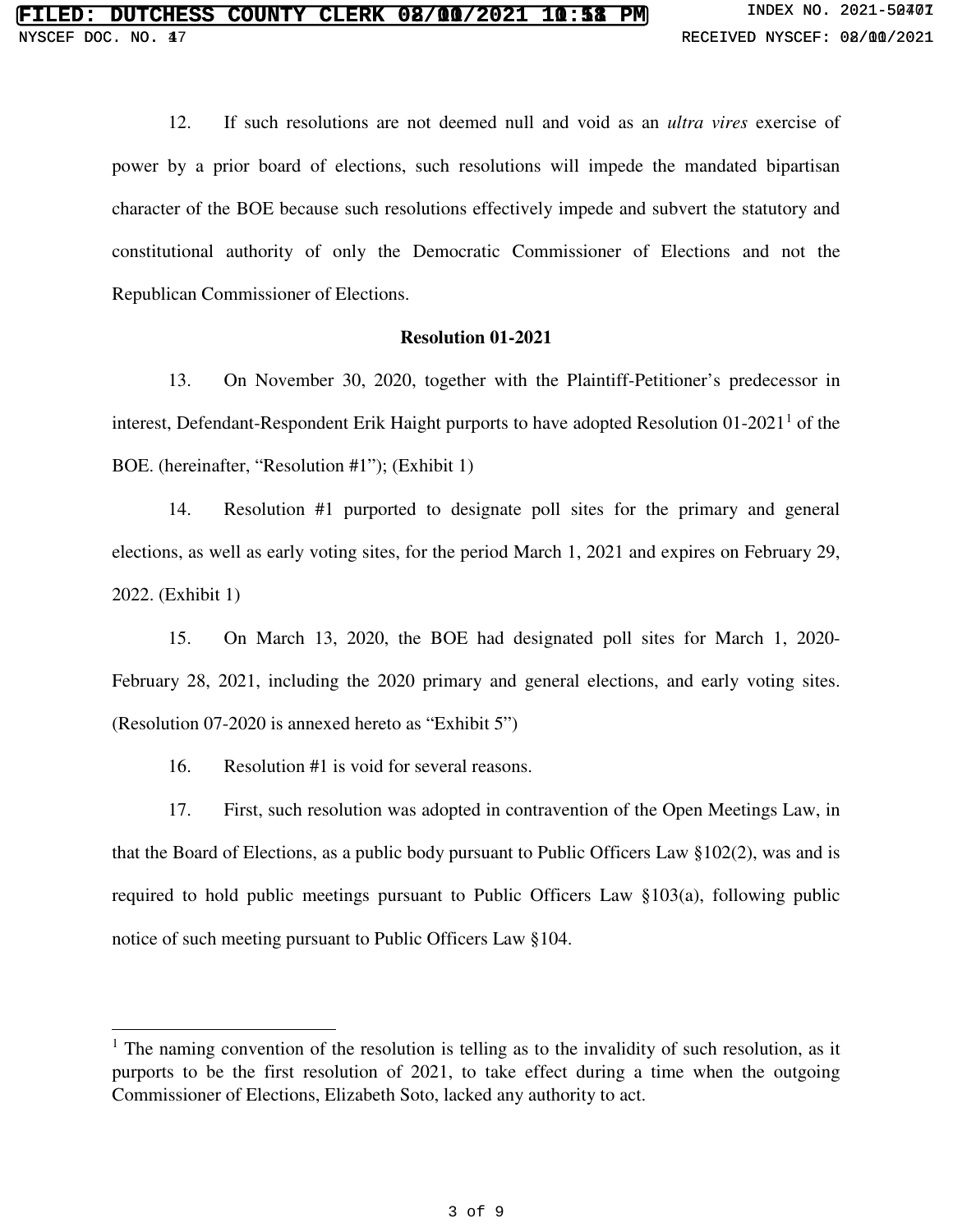18. Neither a public meeting was held nor was notice given to the public of such meeting.

19. Further, pursuant to Election Law §3-202 the term of the former Democratic Commissioner of Elections, Elizabeth Soto, expired on December 31, 2020, thus Resolution #1 which purports to take effect during the term of office of the Plaintiff-Petitioner is void as the Plaintiff-Petitioner's predecessor in interest lacked authority to act after her term expired on December 31, 2020. (Exhibit 1)

20. Furthermore, Resolution #1 is also void in that it purports to expire on February 29, 2022 in contravention of Election Law §4-104(1), which limits the designation of a poll site for one (1) year from its designation, in this case from November 30, 2020. (Exhibit 1)

21. Furthermore, Resolution #1 is also void in that the plain reading of Election Law §4-104 requires that such designation of polling places be made each year, thus making two purported designations during 2020 (*see*, Exhibit 1 and Exhibit 5), and making no designation of polling sites during 2021, a further violation of the law.

22. Finally, with respect to Resolution #1, Election Law §4-104(1) requires that the designation of polling places be done "in consultation with each city, town and village".

23. This was not done.

24. Therefore, Resolution #1 is null and void, and the Plaintiff-Petitioner is entitled to a declaratory judgment that such resolution is null and void.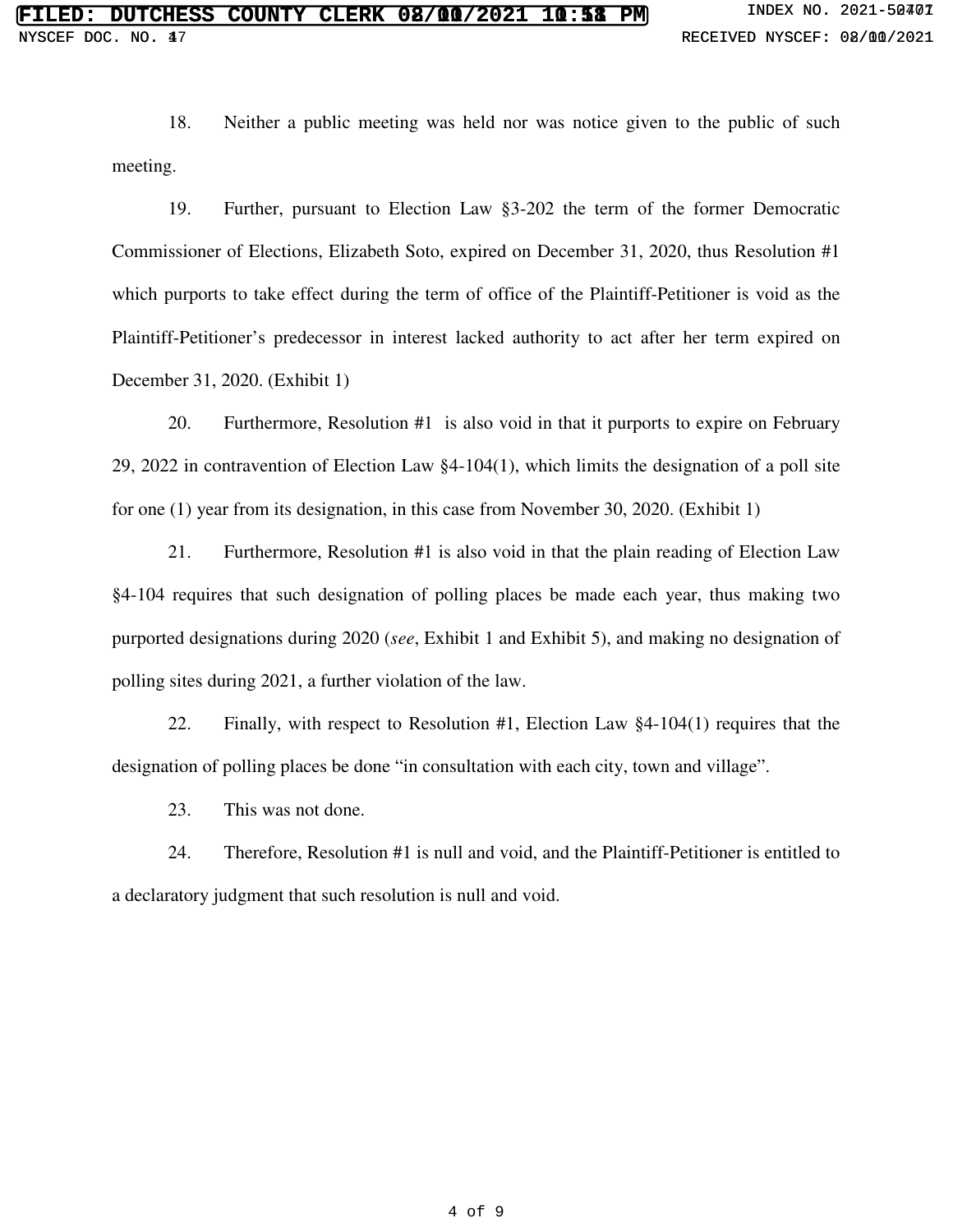#### **Resolution 02-2021**

25. On December 30, 2020, together with the Plaintiff-Petitioner's predecessor in interest, Defendant-Respondent Erik Haight purports to have adopted Resolution  $02-2021^2$  of the BOE. (hereinafter, "Resolution #2"); (Exhibit 2)

26. Resolution #2 purported to set full time staff salaries, titles and numbers, including in effect the hiring and firing of staff members, and by its terms claims to have taken effect on January 1, 2021. (Exhibit 2)

27. Upon information and belief, Defendant-Respondent Erik Haight and the Plaintiff-Petitioner purported to make this resolution effective on January 1, 2021 so that they could attempt to fill two new positions that were newly funded by the Dutchess County Legislature in the 2021 county budget which took effect on January 1, 2021.

28. Resolution #2 is void for several reasons.

 $\overline{a}$ 

29. First, such resolution was adopted in contravention of the Open Meetings Law, in that the Board of Elections, as a public body pursuant to Public Officers Law §102(2), was and is required to hold public meetings pursuant to Public Officers Law §103(a), following public notice of such meeting pursuant to Public Officers Law §104.

30. Neither a public meeting was held nor was notice given to the public of such meeting.

31. Further, pursuant to Election Law §3-202 the term of the former Democratic Commissioner of Elections, Elizabeth Soto, expired on December 31, 2020, thus Resolution #2

 $2<sup>2</sup>$  The naming convention of the resolution is telling as to the invalidity of such resolution, as it purports to be the second resolution of 2021, to take effect during a time when the outgoing Commissioner of Elections, Elizabeth Soto, lacked any authority to act.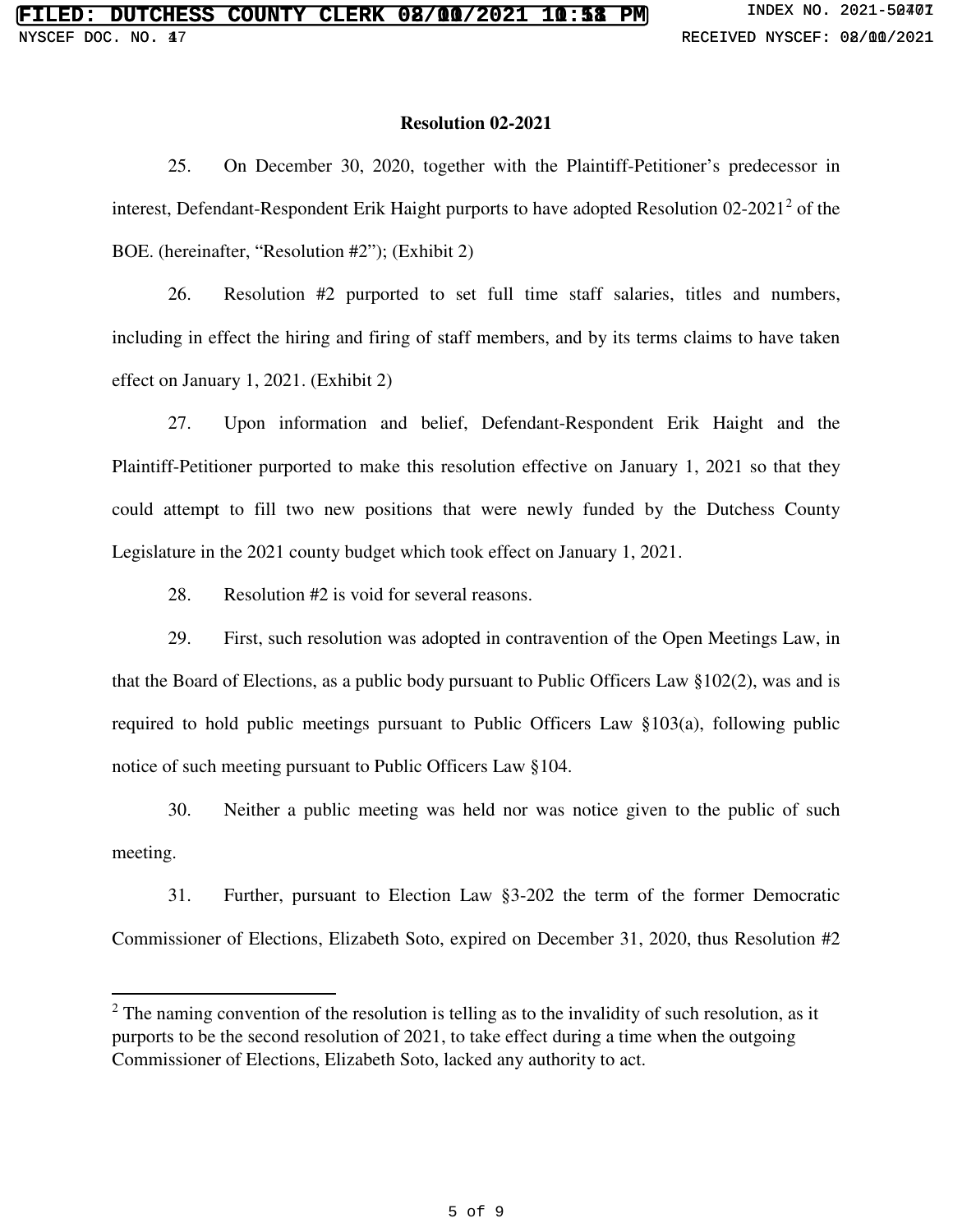which purports to take effect during the term of office of the Plaintiff-Petitioner is void as the Plaintiff-Petitioner's predecessor in interest lacked authority to act after her term expired on December 31, 2020. (Exhibit 2)

32. Furthermore, Resolution #2 purports to appoint Debbie Wright as the deputy Commissioner of Elections as of January 1, 2021, during the Plaintiff-Petitioner's term.

33. As the deputy for former Commissioner Soto, Debbie Wright's appointment as deputy expired on December 31, 2020 as well.

34. That Resolution #2 also purports to appoint a deputy not of Plaintiff-Petitioner's choosing for 2021 is yet another reason that it is null and void.

35. Finally, Resolution #2 purports to fill vacancies that did not exist until January 1, 2021, when the Dutchess County Budget which allocated funding for two new positions took effect, thus former Commissioner Soto lacked authority to fill or consent to fill those vacancies.

36. Therefore, Resolution #2 is null and void, and the Plaintiff-Petitioner is entitled to a declaratory judgment that such resolution is null and void.

### **Reorganization**

37. Election Law §3-200(1), provides, in pertinent part, that "[t]here shall be a board of elections in each county of the state".

38. Election Law §3-200(2), provides, in pertinent part, that "[e]ach board shall consist of two election commissioners".

39. Election Law §3-212 requires that each board of elections "organize as a board" "at their first meeting after the first day of January of each year".

40. Election Law §3-300 provides, in pertinent part, that "[e]very board of elections shall appoint, and at its pleasure remove, clerks, voting machine technicians, custodians and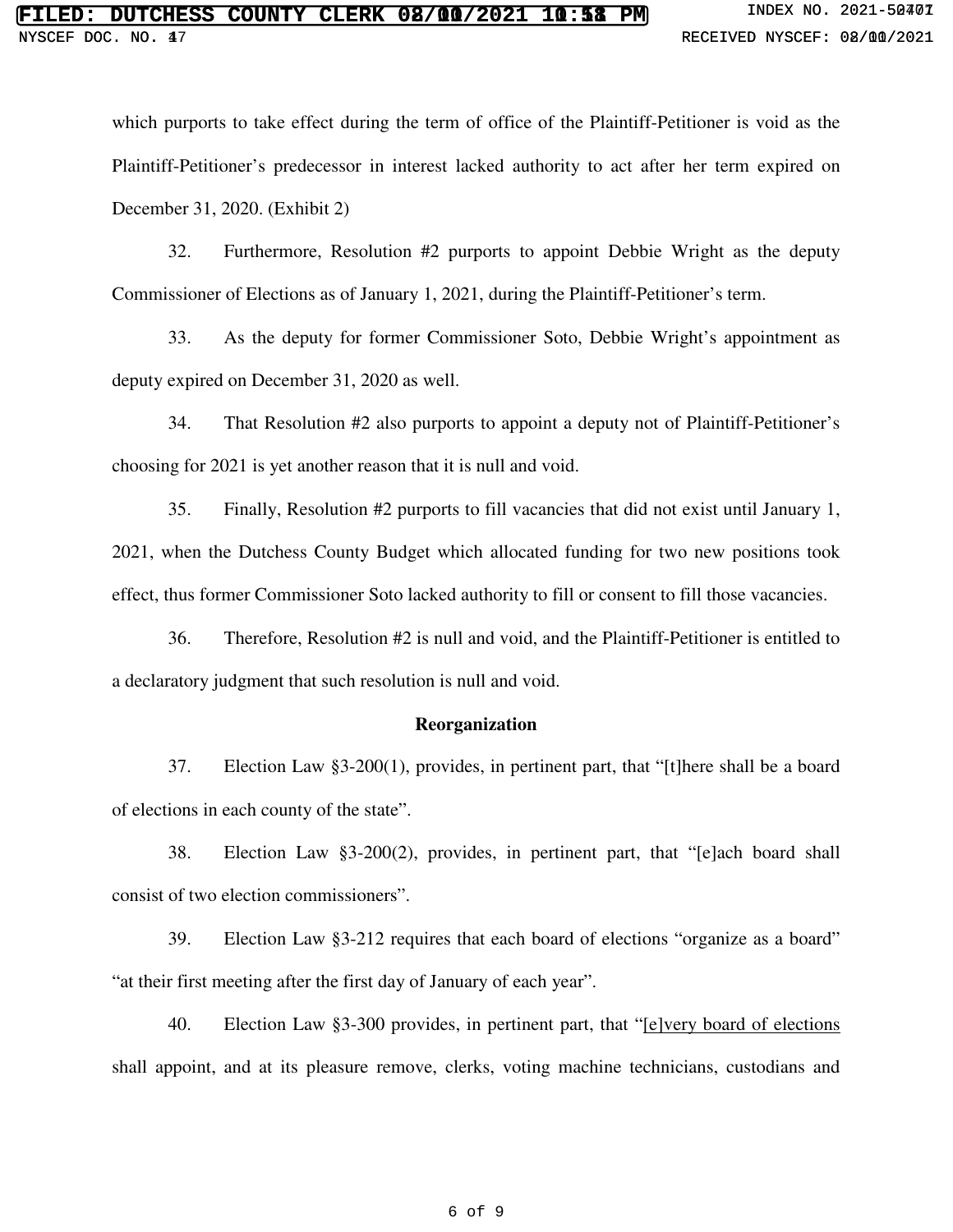# **FCHESS COUNTY CLERK 02/00/2021 10:58 PM** INDEX NO. 2021-50401 **FILED: DUTCHESS COUNTY CLERK 08/00/2021 10:58 PM** INDEX NO. 2021-50401<br>NYSCEF DOC. NO. 47<br>RECEIVED NYSCEF: 08/00/2021

other employees, fix their number, prescribe their duties, fix their titles and rank and establish their salaries within the amounts appropriated therefor by the local legislative body and shall secure in the appointment of employees of the board of elections equal representation of the major political parties… Every commissioner in each board of elections…may approve and at pleasure remove a deputy, establish his title and prescribe his duties." (emphasis added)

41. Thus, the plain meaning of this statute is that each board of elections, upon reorganization, can and must appoint its employees each year.

42. Resolution #2 supports this proposition, in that the prior commissioners of the BOE attempted to appoint, and re-appoint, employees on January 1, 2021, except that outgoing commissioner Elizabeth Soto lacked authority to act on January 1, 2021, as she was no longer the commissioner of elections.

43. As such, Resolution #2 is null and void, in that Commissioner Hannah Black must have the ability to pick her staff in conjunction with Commissioner Erik Haight (and vice versa), as contemplated by the Election Law and the New York State Constitution in mandating the bipartisan nature of the BOE, and thus, any attempt to limit her authority to do so, implicates the bipartisan nature of the BOE.

44. Therefore, Resolution #2 is null and void, the Plaintiff-Petitioner is entitled to a declaratory judgment that such resolution is null and void, and the Plaintiff-Petitioner is entitled to an order requiring that an organizational meeting of the BOE be held where, *inter alia*, the BOE appoint (and reappoint, where appropriate) its staff pursuant to the Election Law.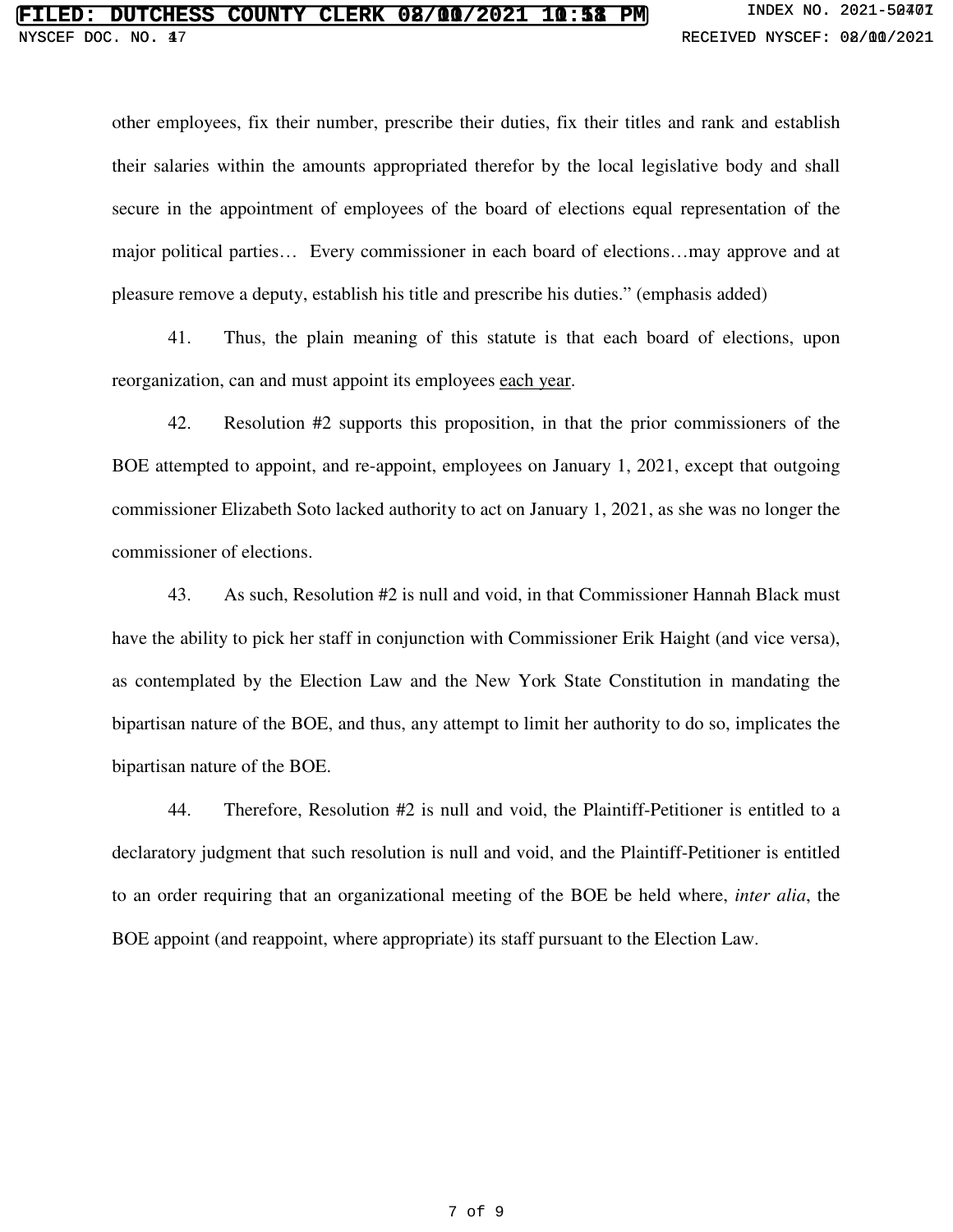**WHEREFORE**, Your Plaintiff-Petitioner respectfully demands an order and judgement:

(i) declaring that Resolution 01-2021 and Resolution 02-2021 of the Dutchess County Board of Elections are null and void; (ii) requiring that an organizational meeting of the BOE be held where, *inter alia*, the BOE appoint its staff pursuant to law; (iii) granting her reasonable attorneys' fees, the costs and disbursements of this action; and (iv) for such other and further relief as the Court may deem just and proper.

DATED: Poughkeepsie, New York January 28, 2021

TREYBICH LAW, P.C.

By: MICHAEL TREYBICH, ESQ. *Attorneys for Plaintiff-Petitioner* 272 Mill Street Poughkeepsie, NY 12601 (845) 554-5295